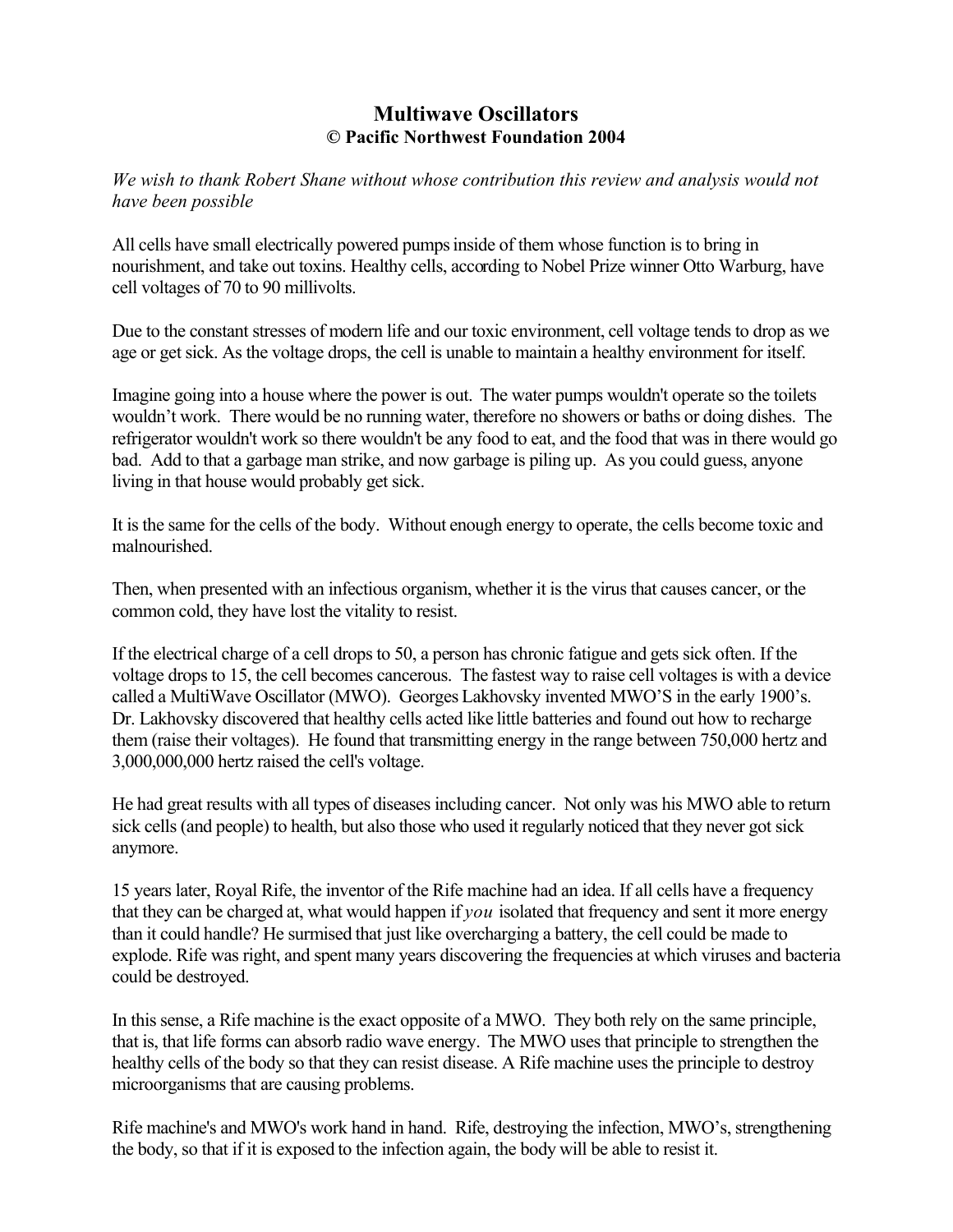While a Rife machine is able to destroy any infection, it can only do so when the frequency is known. For example, certainly viruses cause Hepatitis and AIDS, but the frequencies are unknown at this time. Therefore a Rife machine will be of little use to people infected with these viruses.

A MWO on the other hand does not rely on knowing the right frequency since all frequencies are put out simultaneously. It is no surprise now that excellent results with Hepatitis and AIDS have been reported with MWO's. Although blood tests show that the infectious material is still present, the clients report no symptoms from the disease. This is to be expected, since the infection is not being destroyed, but the cell is being made strong enough to resist it.

In a similar way, everyone has been exposed to the oral variety of the Herpes virus. However, the virus normally lies dormant in the body. Only when a person is under stress does the virus flare up and show as blisters on the lips. We carry many thousands of infections in our body in a dormant state. As long as we are healthy (high cell voltages), these infections stay dormant. In this way a MWO can prevent our susceptibility to diseases of all kinds.

In some situations, a disease is not caused by an infection. Take Alzheimer's disease or fibromyalgia. There are no infections currently associated with these diseases. They are thought to be caused by toxicity and imbalanced metabolism. A MWO may be of assistance here by helping the body detox, and giving it enough energy to heal it's chronic metabolic imbalances.

Rife machines and MultiWave Oscillators, two powerful technologies from the past to help us with the diseases of the present.

Georges Lakhovsky developed and presented the idea that each cell in the human body works as a micro-cellular oscillator with energy fields resonating with a "twisted filament" (like a tiny "oscillator") in the neuclei of living cells. The cell acts like a transmitter and receiver of radioelectric waves that produce an energizing effect. With help from Nikola Tesla, he built the first Multiple Wave Oscillator (MWO) in the mid-1920's. He applied for a U.S. patent (#1,962,565) and received it in 1934.



Lakhovsky (second from right) with Multiple Wave Oscillator in French Clinic

Lakhovsky, unfortunately, died in 1942 at the age of 72. His patent expired in 1951 and is now readily available in the public domain. The MWO and other similar devices continued to be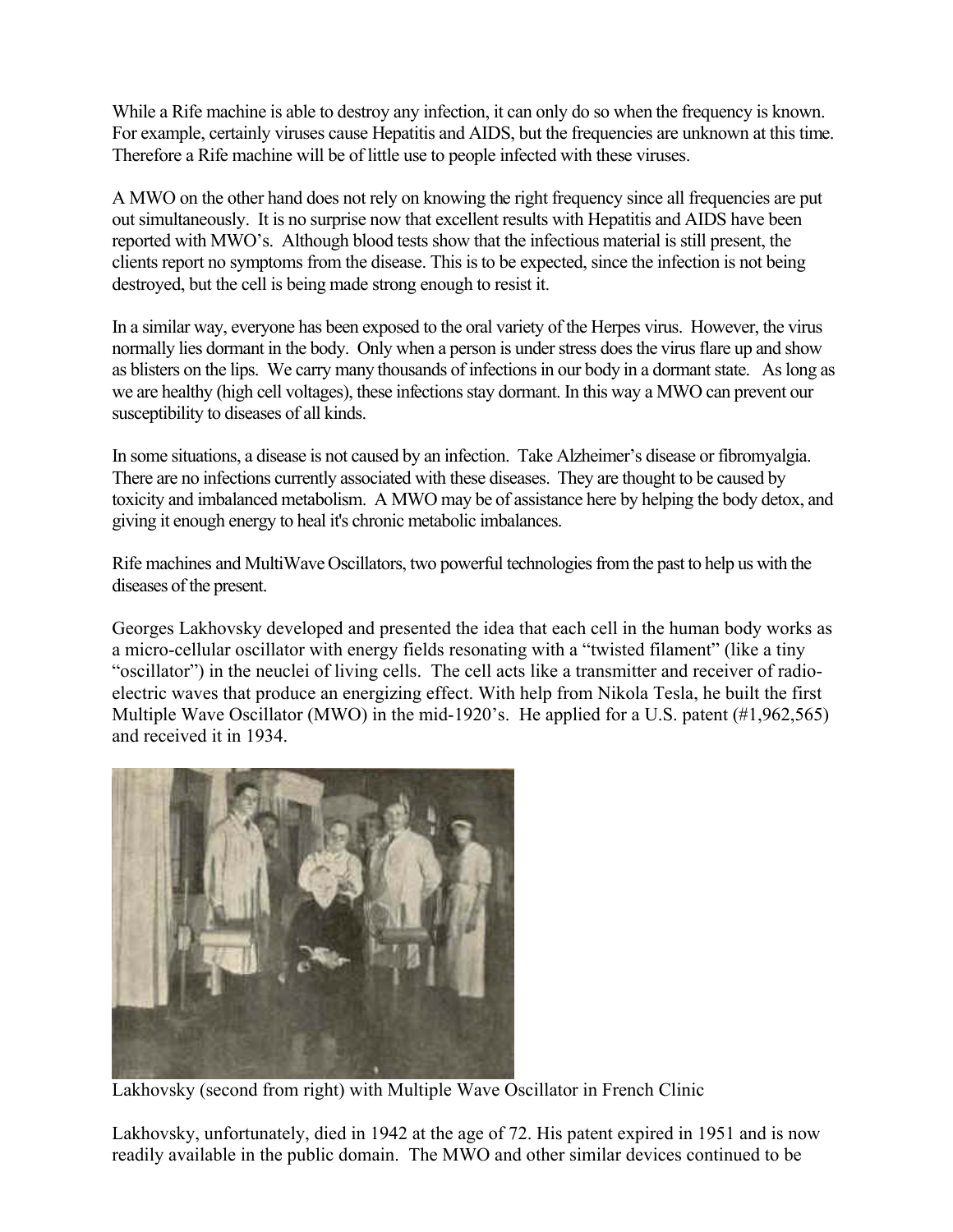used in clinics throughout Europe after his death, but the technology seems to have been almost forgotten in America. After achieving a 98% success rate over an 11 year period, it's more than a bit curious as to why his work was suddenly withdrawn from use and patients told treatments were no longer available. MWO's have been documented to be of value in treating cancer, arthritis, and other illnesses.

Lakhovsky's goal when designing the Multiple Wave Oscillator was to produce and transmit a full spectrum of harmonic frequencies within the body, allowing each cell to resonate with the appropriate frequency. Cells that were sick would be entrained by the correct harmonics, bringing them into a normal state so they could heal themselves through natural processes. With the proper resonant frequencies, normal mechanisms of detoxification could work to bring about greater health and well being.

Lakhovsky recognized the nucleus of each cell in the body as an oscillator in resonance with (controlled by) the cosmic rays that [Nikola Tesla](http://www.pbs.org/tesla) often spoke about. The continuous bombardment of cosmic radiation from space is very different from conventional radio frequencies commonly used today. The basic thought is that the cell structures in the body are blocked, impeding the flow of cosmic radiation, allowing poor eating habits, toxic items, stress, etc., to cause improper functioning. The MWO acts as an entrainment device that allows cosmic radiation to flow without interruption through the cells, allowing (and stimulating) proper function and health. Lakhovsky recognized the fact that the universe is basically energetic in nature, i.e., everything is energy, vibrating at its own particular frequency. If you produce enough harmonics at a high enough level, they will affect the cells in the body. And, there will never be a shortage of cosmic energy flow from the universe, so our only real problem is reversing blockages and removing the high levels of toxemia that tend to exist in most of us, causing poor health.

[Nikola Tesla](http://www.pbs.org/tesla) and Lakhovsky, in collaboration, both produced high frequency coil systems, which resulted in the MWO. Both were building devices, which emitted unique oscillations, which Tesla called non-Hertzian waves. Lakhovsky used a resonant, bi-polar Tesla coil as a power supply, which means one tuned, primary coil was used to place two distinctive secondary coils into resonance at the same time. A double spark gap (similar to using two spark plugs from an automobile) was used to produce the harmonics. The double gap was used to spread the discharge over two simultaneously sparking gaps to more precisely adjust the timing and consistency of the energy discharge. This is important because the spark gap is the point where the flow of energy is blocked while the discharge from the second spark gap is hitting the coils and antennas.

The spark gap is also an important component in **[Tesla](http://www.pbs.org/tesla)** technology because the specific character of the discharge across the gap may hold the key to producing the proper non-Hertzian component for optimum performance.

The oscillations of the resonant coils in Lakhovsky's MWO are coupled to a unique antenna, which consists of concentric rings of nearly complete circles. Lakhovsky's original antenna used hollow, tubular, metallic elements. Each ring is tuned to a specific musical note. The outer ring starting with a "C", where the combined set of concentric rings produces a full harmonic scale. Each outer ring is harmonically coupled to one of the

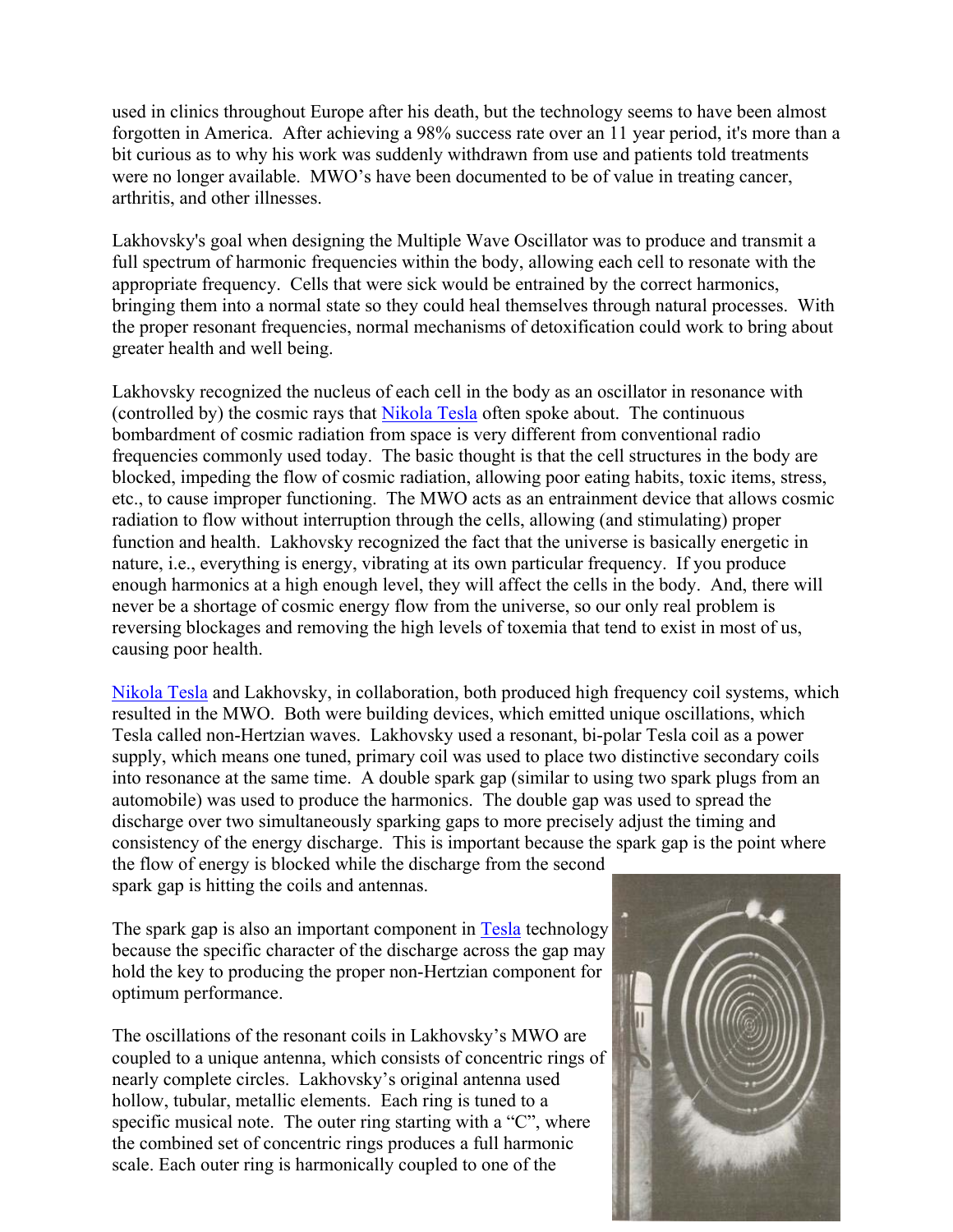bipolar secondary coils, causing the entire set of rings on the antenna to oscillate. There are two antennas, placed a few feet apart to spread the harmonic energy between them. They produce a full scale of harmonics, generally above 500,000 Hz and reaching into the billions of Hz (Gigahertz). This huge amount of harmonic energy allows cells to regain their proper oscillation with incoming cosmic energy.

The person being treated sits in a wooden (non-metallic) chair between the antennas. Lakhovsky stated that approximately 15 minutes would produce roughly 90% of the benefit for an entire day. Another 15 minutes would add a bit more, but more time simply wasn't needed. Eight hours of use wouldn't produce a significant difference in results.

The following article by George Lakhovsky appeared in Radio News Magazine in 1925. In it, Lakhovsky discusses his theory of healing and his experiments with his RADIO-CELLULO OSCILLATOR (commonly known as the MWO, or MultiWave Oscillator). This article is included for educational and historical purposes only.

## CURING CANCER WITH ULTRA RADIO FREQUENCIES

### By George Lakhovsky

A new and important application of very short wave-lengths is described in this article by one of the leading French scientists.

The new application of short wave-length oscillations described in this article is one of the most important ever found, and we are pleased to present to our readers this article by Mr. George Lakhovsky, the well known French scientist.

The experiments described were carried out in collaboration with several doctors and scientists of high standing and it seems from results obtained, that the very high frequency treatments will play an important role in the future.

 We shall publish in a later issue another article on this new system, together with the effects of ultra radio frequencies in the treatment of other diseases in human beings.

Since November, 1923, I have published in various technical and radio publications, several papers in which I explained my theory that the instinct or special feeling, which permits birds to direct themselves in space, is only the results of the emission and reception of rays by living beings.

While developing this theory, I explained how thoroughly I was convinced that science will discover, some day, not only the nature of microbes but the radiation which they produce, but also a method of killing disease bacilli within the human body by means of the proper radiations.

The researches I have made by means of special apparatus have shown such results, that I believe my theory to be correct. This theory is that life is born from radiations, kept going by radiation and suppressed by any accident producing the destruction of the oscillatory equilibrium, especially by the radiations of certain microbes, which suppress those of the weaker cells.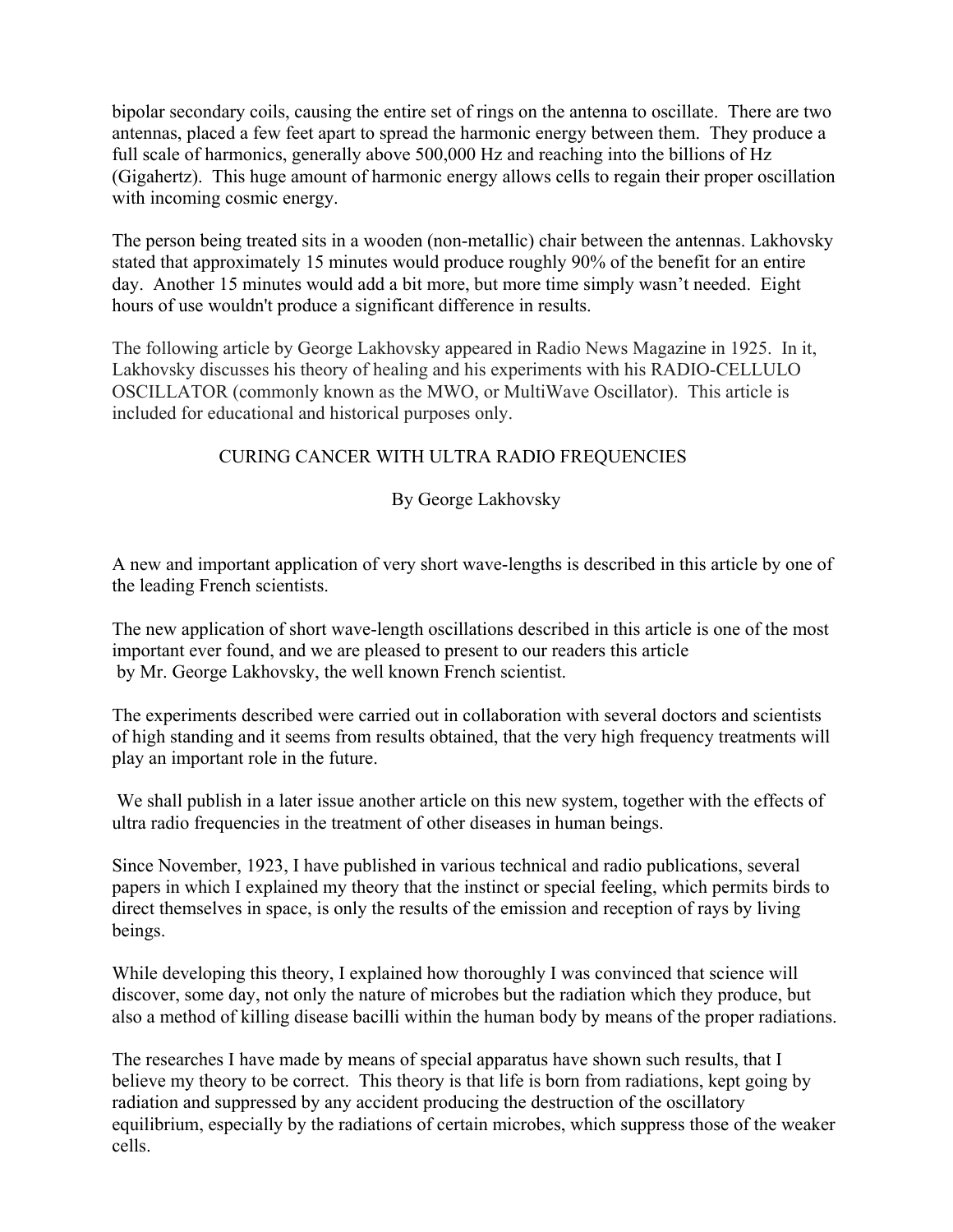Before going any further in our reasoning, it is necessary, in order to present the facts to the uninitiated reader, to imagine what oscillations really are.

The motion of a pendulum will be used for this explanation. When a pendulum is displaced from the position of equilibrium, it moves back and forth producing what are known as synchronous oscillations, until the energy stored is entirely exhausted. By means of a motor, a spring, or an electro-magnet, it is possible to keep the motion of the pendulum of constant amplitude, producing undamped oscillations.

If, on the contrary, the source of power is removed, the oscillations die down and it is necessary not only to re-apply the power sustaining the oscillations, but also to furnish additional energy to start the pendulum in motion. This oscillation of a pendulum reproduces exactly what happens in the cells of a living being.

## BODY COMPOSITION

Our organs are composed of cells formed of protoplasm containing various mineral matters and acids, such as iron, chloride, phosphorous, etc. It is by the combination of these elements that the cells detect outside waves and vibrate continuously at a very high frequency, probably higher than the period of X-rays or over all other vibrations known and measured today.

The amplitude of cell oscillations must reach a certain value, in order that the organism be strong enough to repulse the destructive vibrations from certain microbes.

The astrophysicians are actually carrying out experiments of great interest on the existence of vibrations, which have been called penetration rays and of which the frequency is higher than that of X-rays and of the alpha, beta and gamma rays of radium.

Such rays, according to the theory, are produced by the earth itself and some others come from outside space.

Accurate measurements have proven the correctness of this theory. Therefore, it is quite permissible to believe that these penetration rays, or at least some of them, produce the vibratory motion of living cells and consequently their life.

For instance, let us suppose a cell vibrates at a certain frequency and a microbe vibrates at a different frequency; the microbe begins to fight the cell through radiation, and sickness is started.

If the cell cannot repel the stronger vibrations and if the amplitude of its own vibration is forced to decrease, the microbe gains in amplitude and its vibrations begin to decrease and stop those of the cells, bringing on dangerous sickness or death.

If, on the contrary, the living cell is started vibrating with the proper amplitude by inside or outside causes, the oscillatory attack is repulsed. Such is my theory.

The problem is somewhat similar to the situation in which a rescuer finds himself when, coming to help a friend in a dangerous situation, finds himself fighting hand to hand against strong aggressors. The rescuer does not dare to fire his gun, fearing to harm his friend mixed up with the aggressors in the melee.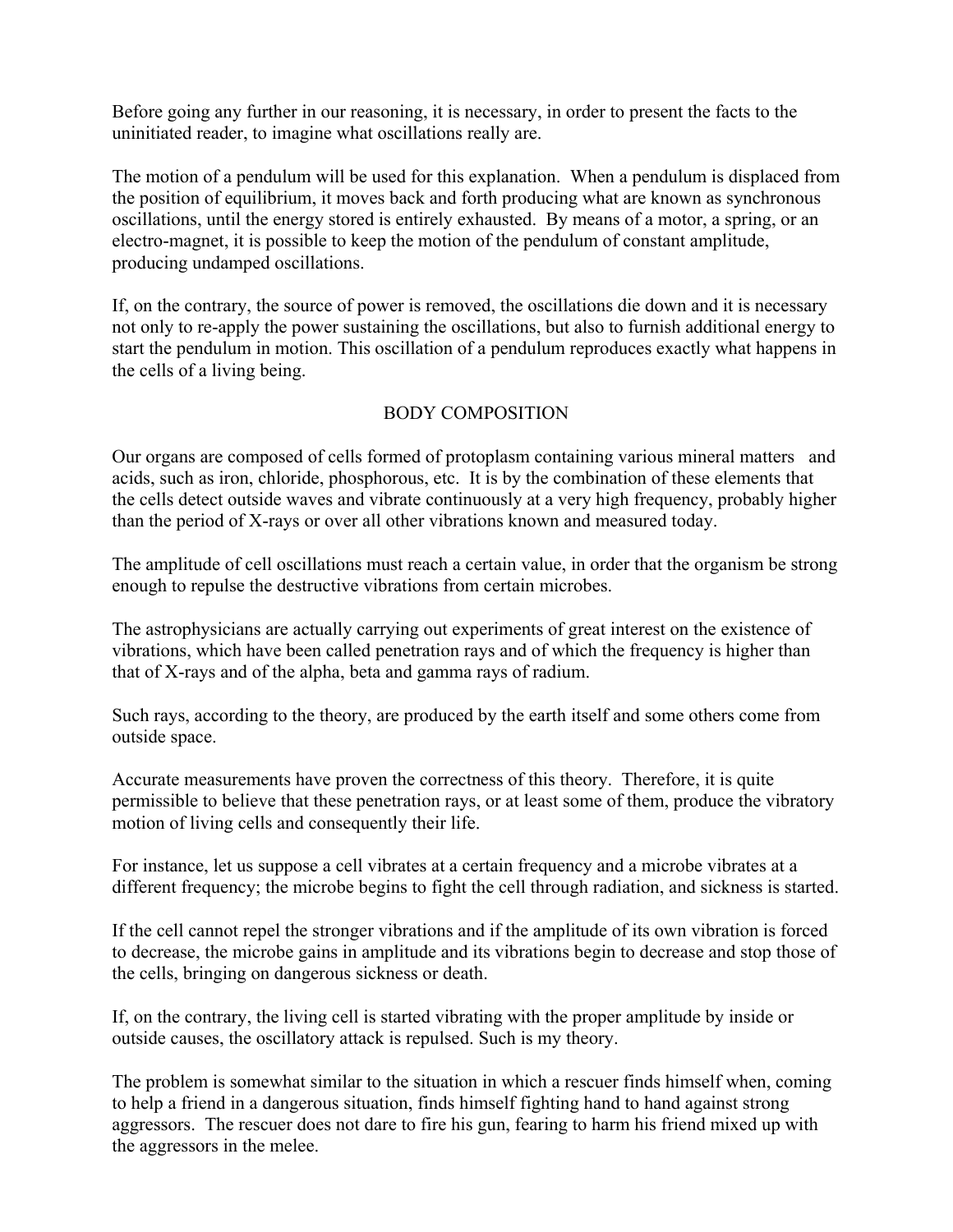Similarly, microbes and healthy cells are all exposed to electric or radioactive action, which could be used to destroy the unwanted rays and it is difficult to suppress them without harming or killing at the same time the cells, which are to be treated. In fact, since Pasteur, scientists have been constantly searching for a means of destroying microbes.

The great difficulty with all methods found was that in destroying, the bacillae cell was attacked too. The experience gained in cancer and tuberculosis treated with radium, X-rays, or ultra-violet rays, shows how difficult is the world of the investigators.

#### A NEW METHOD

The remedy in my opinion is not to kill the microbes in contact with the healthy cells, but to reinforce the oscillations of the cell either directly by reinforcing the radioactivity blood or in producing on the cells a direct action by means of the proper rays.

During January, 1924, I began to build, according to this theory, and with the purpose of therapeutic applications, an apparatus, which I have called the Radio-Cellulo-Oscillator, with the firm belief that the cells vibrating at extremely short wave- lengths would find their own in the Hertzian waves, which have the properties of producing extremely short harmonics.

The cell with very weak vibrations, when placed in the field of multiple radiations, finds its own frequency and starts again to oscillate normally through the phenomenon of resonance.

This type of vibration are produced by the radio waves, which I propose to use, is harmless, unlike those of x-rays and radium. Their application, therefore, does not present any danger for the operator.

I exposed in front of my apparatus, during long periods, a certain number of microbes in culture, which developed themselves normally. I, myself, have never felt the effect of these ultra radio frequencies, although I remained for a great many days near the apparatus, during the treatment applied to the living cells.

It is only when two living beings such as a cell and a microbe, are in contact, that the rays produced by the Radio-Cellulo-Oscillator have any direct effect upon cellular structure.

The experiments, which I carried out at the Salpetriere Hospital in Paris, in the service and with the collaboration of Prof. Gosset, were made with plants inoculated with cancer, and the results were described in a paper presented on July 26, last year, before the Biological Society. The text of this paper follows.

"One knows that it is possible to produce by inoculation of Bacterium tumefaciens in plants, tumors similar to those of cancer in animals. One of us obtained experimentally by this method, a great number of tumors. These had various degrees of development. Some of them dry up partially, but do not die entirely until the entire plant or at least the limb bearing the tumor dies.

Even removed by surgical methods, these tumors grew again on the sick limb."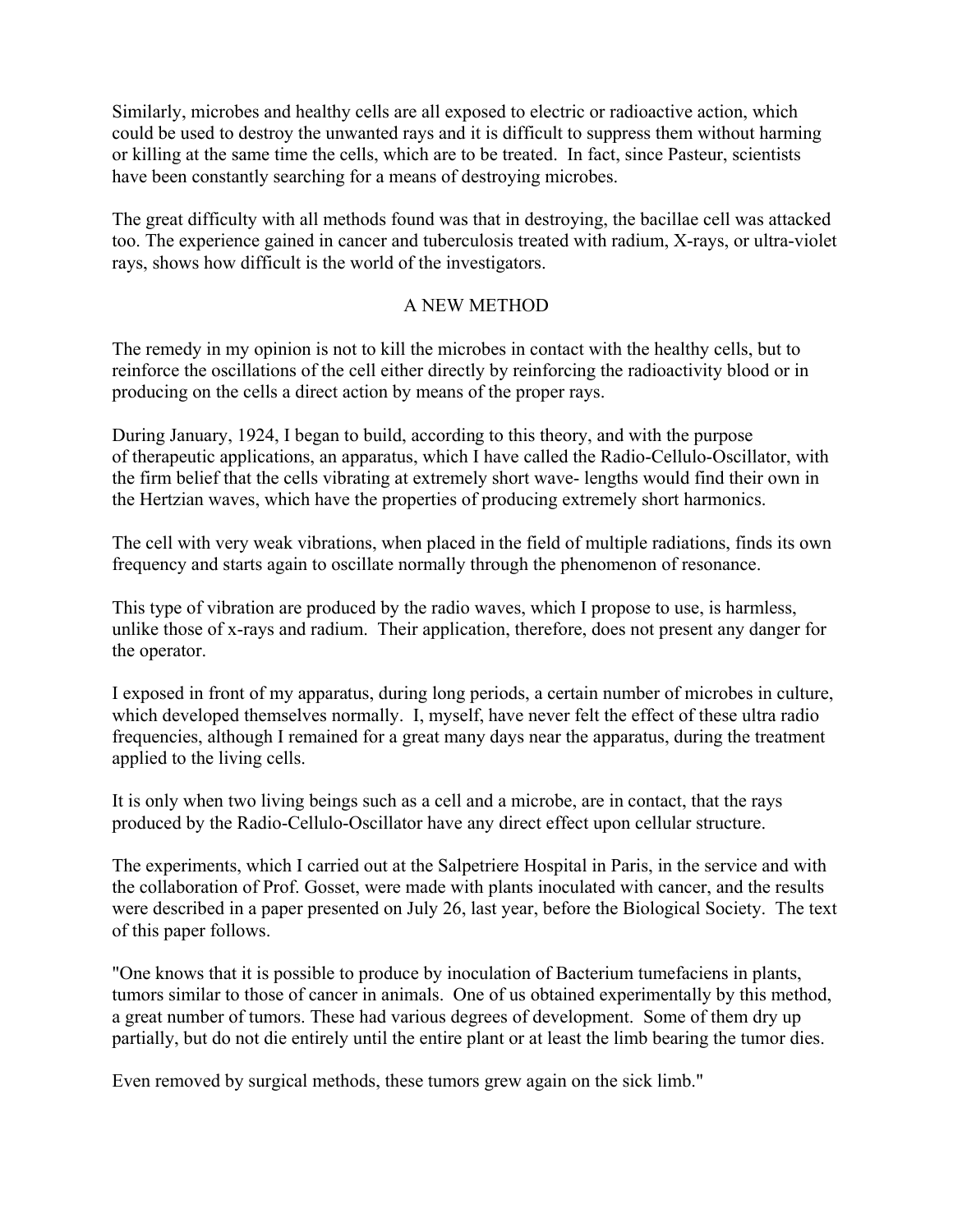# THE RADIO CELLULO-OSCILLATOR

"We propose to describe in this paper, the action of electromagnetic waves of very high frequency obtained by means of the Radio Cellulo-Oscillator of George Lakhovsky.

This apparatus produces wave-lengths of the order of two meters and less, corresponding to 150 million cycles per second.

A first plant was submitted to the effect of the radiation one month after being inoculated with cancer; at this time small tumors of the size of a cherry stone were visible upon it. This plant was submitted to the rays twice, for three hours each time.

During the following days, the tumors continued to grow rapidly in the same ways as those on plants, which had not been submitted to the effect of radiations. However, 16 days after the first treatment, the tumors began to shrink and dry up.

A few days later the tumors were entirely dried up and could be very easily detached from the limb of the plant by merely touching them.

The drying action of the radio frequency radiations is selective and affects only the sick part of the plant.

Even the inside sick tissues were destroyed, although they were next to healthy cells in the center of the limb, showing that the radiations had not affected the healthy parts."

## THE LENGTH OF TREATMENT

"Another plant was treated in the same way, except that it was exposed 11 times, for three hours each time, to the radiations of the oscillator.

Sixteen days after the first exposure the tumors, which were rather large as shown in one of the photographs, began to shrink and dry up and were easily detached from the limb exactly as in the first case.

Again in this case, the healthy parts of the plant were not affected in the least.

A third plant exposed to the radiations for nine hours, that is, three treatments of three hours each, was cured in the same manner as the two others.

Sixteen plants also inoculated with cancer, were left without treatment. They have tumors in full activity, several of which are very large.

These experiments show conclusively that plant inoculated with cancer can be treated and cured by means of the ultra radio frequency vibrations, whereas surgical treatment fails.

In conclusion, I wish to call the attention of the reader to the fact that I have obtained very conclusive results not only with a wavelength of two meters, but with longer and shorter wavelengths. The main thing is to produce the greatest number of harmonics possible."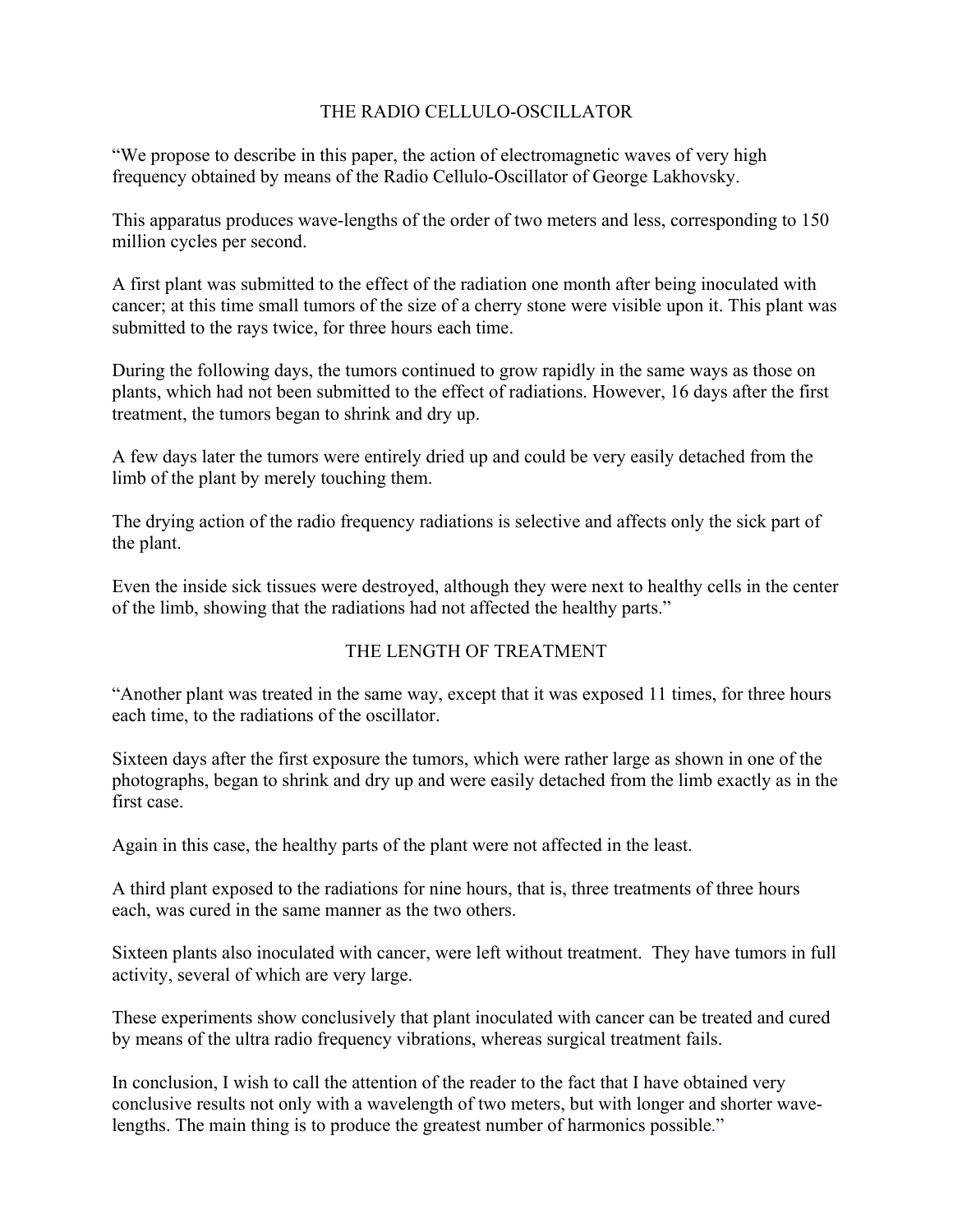Such are the results of my researches with plants. At the present time, similar experiments are being carried out with animals and it seems that the effect on cancerous animals is the same as on cancerous plants.

I am highly pleased to present my theory and the results of my work in a scientific review of the United States, this great country, which has always been in the lead in the fight against this terrible sickness, cancer, and whose sympathy and help I would greatly appreciate.

### DISCLAIMER

For legal and safety purposes, we must stress the following: The information presented here is for educational purposes only. No claims are made to treat, cure, heal, or diagnose any diseases. If you have a major health issue, it is strongly recommended you see a qualified health care provider for approval. If you are taking prescription drugs, experimenting with the technology may require modification of dosage; in this case, it is strongly recommended you see your health care provider.

In general, medical technology of any kind does not directly heal; it only assists the body's own natural healing ability. The criterion for effectiveness should be measured in relation to speed and safety (i.e., side effects).

## RESEARCH RESOURCES AND STUDIES ON THE BENEFITS OF BIOELECTRIC **TECHNOLOGIES**

1. Akaimine, T. *Report of the Japan Committee of Electrical Enhancement of Bone Healing*. Abstract 1981. Report showing that pulsed electromagnetic fields produce an increase in the growth of cancer cells.

2. [American Physiological Society](http://www.the-aps.org/index.htm) *Neurophysiology Vol. I of The Handbook of Physiology.*  1959, Chapter 1, "The Historical Development of Neurophysiology," by [Mary A. Brazier](http://www.amazon.com/exec/obidos/search-handle-url/index%3Dstripbooks%26field-keywords%3DMary%252520A.%252520Brazier%26store-name%3Dbooks/103-1898824-4075048), is one of the best and most literate accounts of this subject. This work may be found in most medical school libraries.

3. *[Annals of the New York Academy of Sciences](http://www.annalsnyas.org/), Vol. 174*, October 30, 1970.

4. Arno, Peter and Feiden, Karyn, *[Against the Odds](http://www.amazon.com/exec/obidos/tg/detail/-/0060923598/qid=1087061929/sr=1-1/ref=sr_1_1/103-1898824-4075048?v=glance&s=books),* Harper Collins, 1992, p. 204. Reported by Associated Press and published in the *Los Angeles Times*, March 15, 1993.

5. Ausubel, Ken, "The Silent Treatments", *[New Age Journal](http://www.newagejournal.com/)*, (September/October 1989, p. 117.

6. Bailer, J. C., and Smith, E. M. "Progress against Cancer?" *[New England Journal of](http://www.nejm.org/) [Medicine](http://www.nejm.org/)* 314(1986):1226.

7. Baker, R. R. "Human Magneto reception for Navigation" In *[Electromagnetic Fields and](http://www.amazon.com/exec/obidos/tg/detail/-/084515107X/qid=1087062595/sr=1-1/ref=sr_1_1/103-1898824-4075048?v=glance&s=books)  [Neurobehavioral Function,](http://www.amazon.com/exec/obidos/tg/detail/-/084515107X/qid=1087062595/sr=1-1/ref=sr_1_1/103-1898824-4075048?v=glance&s=books)* edited by M. E. O'Connor and R H. Lovely. New York: Nan R. Liss, 1988.

8. Bassett, C. A. L., and [Becker, MD, R. O](http://www.earthpulse.net/Becker.htm) *[Science](http://www.sciencemag.org/)* 137(1962):1063. Report that bone has a piezoelectric effect.

9. Bassett, C. A. L., Pawluk, R., and [Becker, MD, R. O](http://www.earthpulse.net/Becker.htm). *[Nature](http://www.nature.com/)* 204(1964):652. Report that DC electrical current stimulates bone growth.

10. Beale, Morris, *Super Drug Story*. Columbia Pub., Washington, D.C., 1949.

11. Beck, Melinda, "The Politics of Breast Cancer" *[Newsweek](http://www.msnbc.msn.com/id/3032542/site/newsweek)* December 10. 1990.

12. "Bone Marrow Swap in Breast Cancer Still in Question", [The London Free Press](http://www.lfpress.com/), April 19, 1999, from *Associated Press* and *The Toronto Sun*.

13. [Becker, MD, R. O](http://www.earthpulse.net/Becker.htm)*. [IEEE Transactions on Biomedical Electronics](http://www.ieee.org/portal/index.jsp?pageID=corp_level1&path=pubs/transactions&file=index.xml&xsl=generic.xsl)* 7(1960):202. A description of the integrated system of direct currents in the salamander.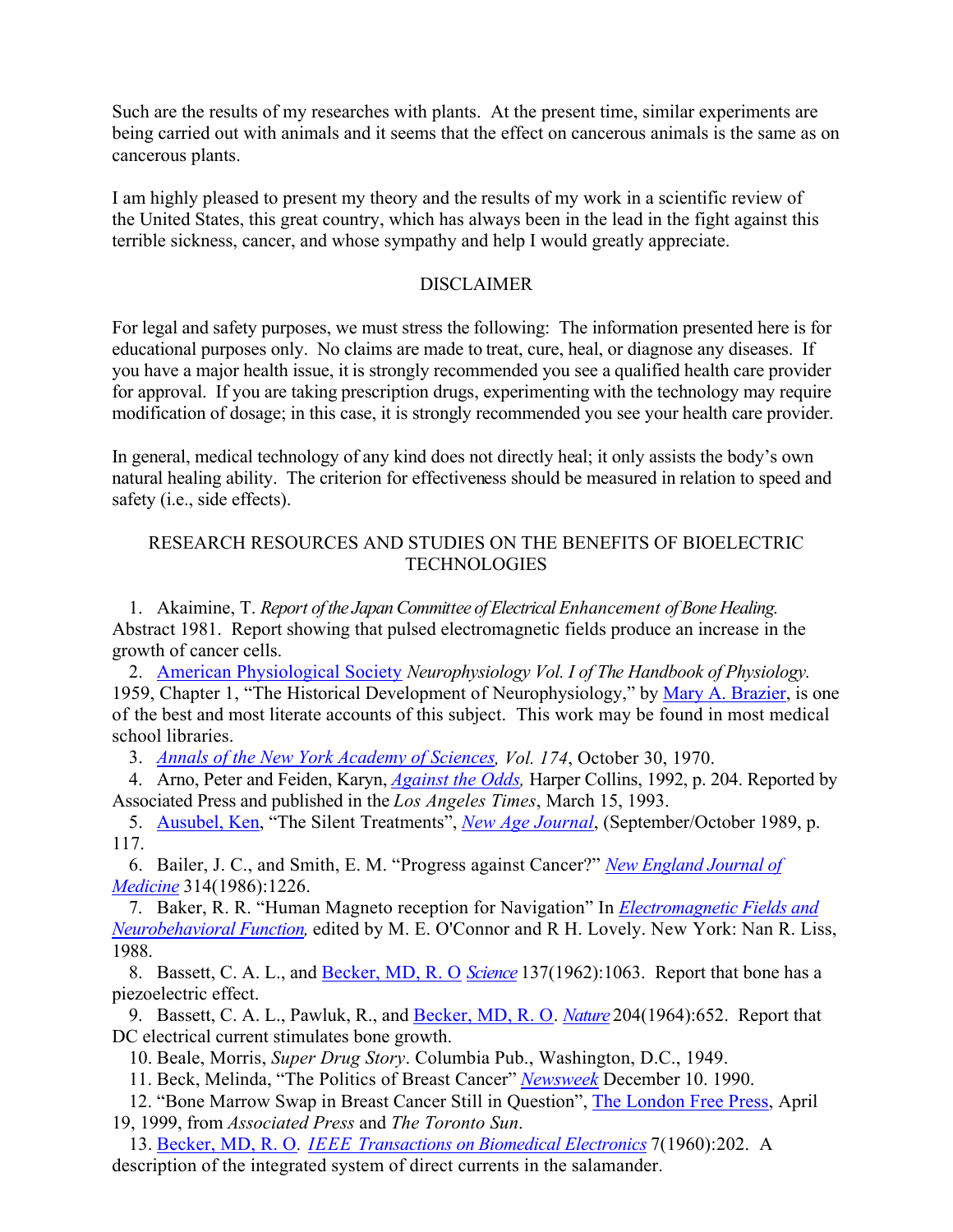14. [Becker, MD, R. O.](http://www.earthpulse.net/Becker.htm), Bassett, C. A. L., and Bachman, C. H., in *Bone Biodynamics*, edited by H. Frost. Boston: Little, Brown & Co., 1964. Theory relating piezoelectric effect in bone to its stress-related growth.

15. [Becker, MD, R. O.](http://www.earthpulse.net/Becker.htm), and Belden, Gary, ["The Body Electric, Electromagnetism and the](http://www.amazon.com/exec/obidos/tg/detail/-/0688069711/103-1898824-4075048?v=glance)  [Foundation of Life](http://www.amazon.com/exec/obidos/tg/detail/-/0688069711/103-1898824-4075048?v=glance)" *[Science](http://www.sciencemag.org/)* 134(1961):101. Proof that the direct electrical currents in the salamander are semiconducting in nature.

16. [Becker, MD, R. O.](http://www.earthpulse.net/Becker.htm), and Murray. D. G. *[Clinical Orthopedics and Related Research](http://www.corronline.com/pt/re/corr/home.htm;jsessionid=ALbjNW1zubQQ62AwL1GApEHImgZc0GXEDqwNCG1Db1YsN1CXa6vQ!1032750822!-949856031!9001!-1)* 73(1970):169. Complete description of the fracture-healing electrical control system.

17. [Becker, MD, R. O.](http://www.earthpulse.net/Becker.htm), et al. *[Clinical Orthopedics and Related Research](http://www.corronline.com/pt/re/corr/home.htm;jsessionid=ALbjNW1zubQQ62AwL1GApEHImgZc0GXEDqwNCG1Db1YsN1CXa6vQ!1032750822!-949856031!9001!-1)* 124(1977):75. Report that very-low-strength negative electrical currents could cause bone growth and healing.

18. [Becker, MD, R. O.](http://www.earthpulse.net/Becker.htm), and Esper, C. *[Clinical Orthopedics and Related Research](http://www.corronline.com/pt/re/corr/home.htm;jsessionid=ALbjNW1zubQQ62AwL1GApEHImgZc0GXEDqwNCG1Db1YsN1CXa6vQ!1032750822!-949856031!9001!-1)* 161 (1981):336. Report that low-strength electrical currents stimulate the growth of cancer cells.

19. [Becker, MD, R. O.](http://www.earthpulse.net/Becker.htm), *[Calcified Tissue Research](http://www.springeronline.com/sgw/cda/frontpage/0,10735,5-10030-70-1025624-0,00.html)* 26(1978):93.

20. [Becker, MD, R. O.](http://www.earthpulse.net/Becker.htm), and [Marino, Andrew A](http://www.ortho.lsumc.edu/Faculty/Marino/Marino.html)*. [Electromagnetism and Life](http://www.books-on-line.com/bol/BookDisplay.cfm?BookNum=12260)* (Albany, N.Y:

State University of New York Press, 1984, and in *[Modern Bioelectricity](http://www.ortho.lsumc.edu/Faculty/Marino/ModBio/MBtitle.pdf)*, edited by [A. A. Marino](http://www.ortho.lsumc.edu/Faculty/Marino/Marino.html) (New York: Marcel Dekker, 1988).

21. [Benveniste, Jackques](http://www.digibio.com/), ["What is Digital Biology?"](http://www.digibio.com/cgi-bin/node.pl?nd=n3) Benveniste is a French scientist who proved homeopathy's truth in experiments in the late 1980's, which brought a vehement reaction from traditional scientists and questionable invasions of his laboratory from unqualified 'debunkers'. At the time of this writing (2004), he is the head of the Digital Biology Laboratory in Clamant, France.

22. Bernstein, Sharon "Drug Makers Face Evolving Markets" *[Los Angeles Times](http://www.latimes.com/)*, January 31, 1999.

23. Bezell, Robert, "Bone Marrow Transplants May Not Work For Breast Cancer" [MSNBC](http://www.msnbc.com/) web site, March 9, 1999.

24. "Breast Cancer Quackery", *New York Post*, April 20, 1999.

25. Bird, Christopher "What Has Become of the Rife Microscope?" *[New Age Journal](http://www.newagejournal.com/)*. Boston, March 1976.

26. [Biser, Loren,](http://www.healthreport.net/) *[The Layman's Course on Killing Cancer](http://theherbfinder.com/lckc/start.html)*.

27. [Blakemore, R.](http://www.firstscience.com/SITE/factfile/factfile2541_2560.asp) *[Science](http://www.sciencemag.org/)* 190(1975):377. The first paper describing the magnetic organ in bacteria.

28. Blood, Alan, *[Rife Ray Cancer Treatment and Mycoplasmas in cancer and AIDS](http://www.home.earthlink.net/~vibrnthealth/Misc/AlanBloodArticle1.htm)* P.O. Box 128, Nathan 4111, Brisbane, Australia.

29. Breder, C. O. *[Science](http://www.sciencemag.org/)* 240(1988):321. Aspects of psychoneuroimmunology.

30. Broad, William and Wade, Nicholas *Betrayers of the Truth: Fraud and Deceit in the Halls of Science.*

31. [Bross, Irwin](http://www.genealogy.ams.org/html/id.phtml?id=52551), "Mathematical Models vs. Animal Models" *Perspective on Animal Research, Vol. 1*, 1988. Medical Research Modernization Committee, P. O. Box 6036, Grand Central Station. New York. NY. Dr. Bross also authored *[Crimes of Official Science,](http://www.amazon.com/exec/obidos/tg/detail/-/0317923080/qid=1087072751/sr=1-1/ref=sr_1_1/103-1898824-4075048?v=glance&s=books)* Biomedical Metatechnology Press, Buffalo, NY, 1988.

32. Brotherstone, Gordon, *[Image of the New World](http://www.amazon.com/exec/obidos/tg/detail/-/0500272328/qid=1087072827/sr=1-3/ref=sr_1_3/103-1898824-4075048?v=glance&s=books)*, London: Thames & Hudson, 1979. A collection of actual writings of Amerindians describing aspects of their culture, including their medical and healing concepts.

33. Brown, Frank. Many papers on biological cycles, published in the 1960's and 1970's. Best summary is in *[American Scientist](http://www.americanscientist.org/amsci/amsci.html)* 60(1972):756.

34. Browne, Malcolm, "Unlikely Results of Experiment Published in Scientific Journal" The *New York Times*, June 30, 1988.

35. Brown, H. D., and Chattopadhyay, S. K. *[Cancer Biochemistry and Biophysics](http://www.periodicals.com/stock_e%5Cc/ttl52426.html)* 9(1988):295. Review of all available scientific literature on electromagnetic fields and cancer.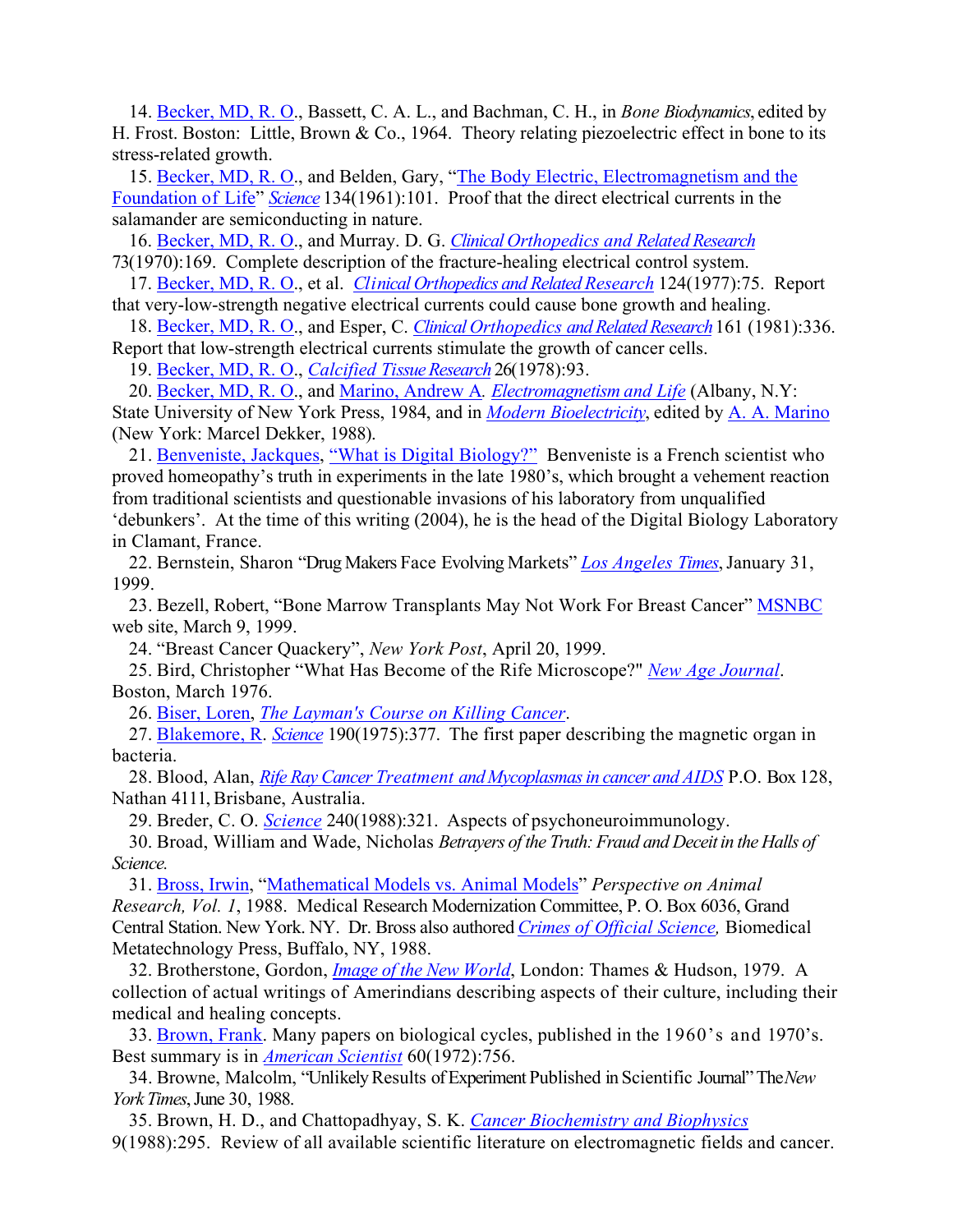36. Brown, Raymond K. *[AIDS, Cancer and the Medical Establishment](http://www.amazon.com/exec/obidos/tg/detail/-/0831501960/qid=1087076140/sr=1-1/ref=sr_1_1/103-1898824-4075048?v=glance&s=books)*. Aries Rising Press, Los Angeles, 1986.

37. Cairns, John "The Treatment of Diseases and the War Against Cancer" *[Scientific American](http://www.sciam.com/)*, November 1985.

38. "Cancer Clinics," *The Houston Post,* May 9, 1990.

39. Cantwell, Alan, Jr. *[AIDS: The Mystery and the Solution](http://www.amazon.com/exec/obidos/tg/detail/-/0917211081/qid=1087079947/sr=1-1/ref=sr_1_1/102-6433619-9522534?v=glance&s=books)*. Aries Rising Press, Los Angeles, 1983.

40. Cartmell, John W., "Cancer A Paradigm and Protocol", *Frontier Perspectives,* Spring/Summer 1997; reprinted in *[Townsend Letter for Doctors and Patients](http://www.tldp.com/)*, Feb/Mar 1996 and again in *SunCoast EGO Report*, Aug/Sep 1998, P.O. Box 35500, SunCoast, FL 34278.

41. Corner, George *History of Rockefeller Institute 1901-1953*. Rockefeller Institute Press, New York, 1964.

42. Coulter, Harris L., *[The Controlled Clinical Trial](http://www.amazon.com/exec/obidos/tg/detail/-/091638604X/qid=1087080923/sr=1-8/ref=sr_1_8/103-9202178-0681446?v=glance&s=books)*, Washington, D.C.: Center for Empirical Medicine, 1991.

43. Crane, John, *[A Study of Electron Therapy](http://www.rife.org/crane/cranetherapy1.html)* John F. Crane Corp., San Diego, 1978.

44. Cullen, Ben, transcript of interview, October 15, 1959. Cohen, D. *[Science](http://www.sciencemag.org/)* 175(1972):664.

First report of the magnetic encephalogram (magnetic field given off by the brain).

45. [Clendening, Logan](http://clendening.kumc.edu/lc.html), *[Source Book of Medical History](http://www.amazon.com/exec/obidos/tg/detail/-/0486206211/qid=1087084436/sr=1-7/ref=sr_1_7/103-9202178-0681446?v=glance&s=books)*, New York: Dover Publications, 1942.

46. *[Clinical Orthopedics and Related Research](http://www.corronline.com/pt/re/corr/home.htm;jsessionid=AL8BK1L9jhXI14AzjJavjt9uBFPlCue7nKGVnRV3iGczJBNsTaEQ!1032750822!-949856031!9001!-1)* 141(1979):266. Two papers that summarized the DC control system for human bone growth and the possible side effects of electrical and electromagnetic treatments.

47. *[Clinical Orthopedics and Related Research](http://www.corronline.com/pt/re/corr/home.htm;jsessionid=AL8BK1L9jhXI14AzjJavjt9uBFPlCue7nKGVnRV3iGczJBNsTaEQ!1032750822!-949856031!9001!-1)* 73 (1970): 169. The complete electrical control system for the healing of bone fractures.

48. [Cohnheim, J. F.](http://www.britannica.com/eb/article?eu=25076) *Vodesungen caber allgemeine Pathologie.* Berlin: A. Hirschwald, 1877.

49. Collier, Michael, *[Introduction to Grand Canyon Geology](http://www.amazon.com/exec/obidos/tg/detail/-/093821604X/002-8853821-3450418?v=glance)* Grand Canyon, AZ: Grand Canyon Natural History Association, 1980. This has little to do with medicine perse, but it is an excellent, poetically written history of geology and evolution that relates to scientific attitudes.

50. Corner, *History of the Rockefeller Institute*, chapter 20; S. Benison, *Tom Rivers: Reflection on a Life in Medicine and Science, An Oral Memoir* (Cambridge: M.I.T. Press, 1967).

51. Coyle, Michael, *Advanced Microscopy for Nutritional Evaluation and Correction* 1997, pp. 13, 27, 241, 246, 252, 253. Christine Baillie, A New Microscope Company/ANMC,82 Proctor Road, Chelmsford, MA 01824.

52. *[Cruzan v. Director, Missouri Dept of Health](http://www.oyez.org/oyez/resource/case/91)*, Supreme Court decision, June 25, 1990.

53. DeMeo, James, "[More FDA 'Ban and Burn' Actions"](http://www.oralchelation.com/taheebo/foottah/drjames.htm), September 26, 1998. obrlnews@lists.village.virginia.edu). Postal mailing address: Orgone Biophysical Research Laboratory, Inc., Greensprings Center. P.O. Box 1148, Ashland, OR 97520.

54. [Dibner, Bern.](http://www.refdesk.com/) *Luigi Galvani.* Norwalk, CT: Burndy Library, 1971. A brief biography and discussion of Galvani's observations with several illustrations by Galvani that were not previously published.

55. Dominique, Gerald J.: Cell-Wall Deficient Bacteria. Addison Wesley, Reading, Ma, 1982.

56. Dusseau. J. *[Perspectives in Biology and Medicine](http://muse.jhu.edu/journals/pbm)* 30(1987):345.

57. Eddy, David M. and Henderson, Craig, "Bone Marrow Transplants: No Breast Cancer Miracle Cure" *The Sacramento Bee*, California, April 20, 1999.

58. Eden, James, *[Energetic Healing](http://www.amazon.com/exec/obidos/tg/detail/-/0306444631/qid=1087095357/sr=1-1/ref=sr_1_1/102-1986644-8409721?v=glance&s=books)*, Plenum Press, 1993.

59. "Filterable Bodies Seen With The Rife Microscope", Science Supplement, *[Science](http://www.sciencemag.org/)*, December 11, 1931.

60. Fishbein, Morris *[Fads and Quackery in Healing](http://www.amazon.com/exec/obidos/tg/detail/-/040413260X/qid=1087100123/sr=1-1/ref=sr_1_1/102-1986644-8409721?v=glance&s=books)*, pp. 299-300.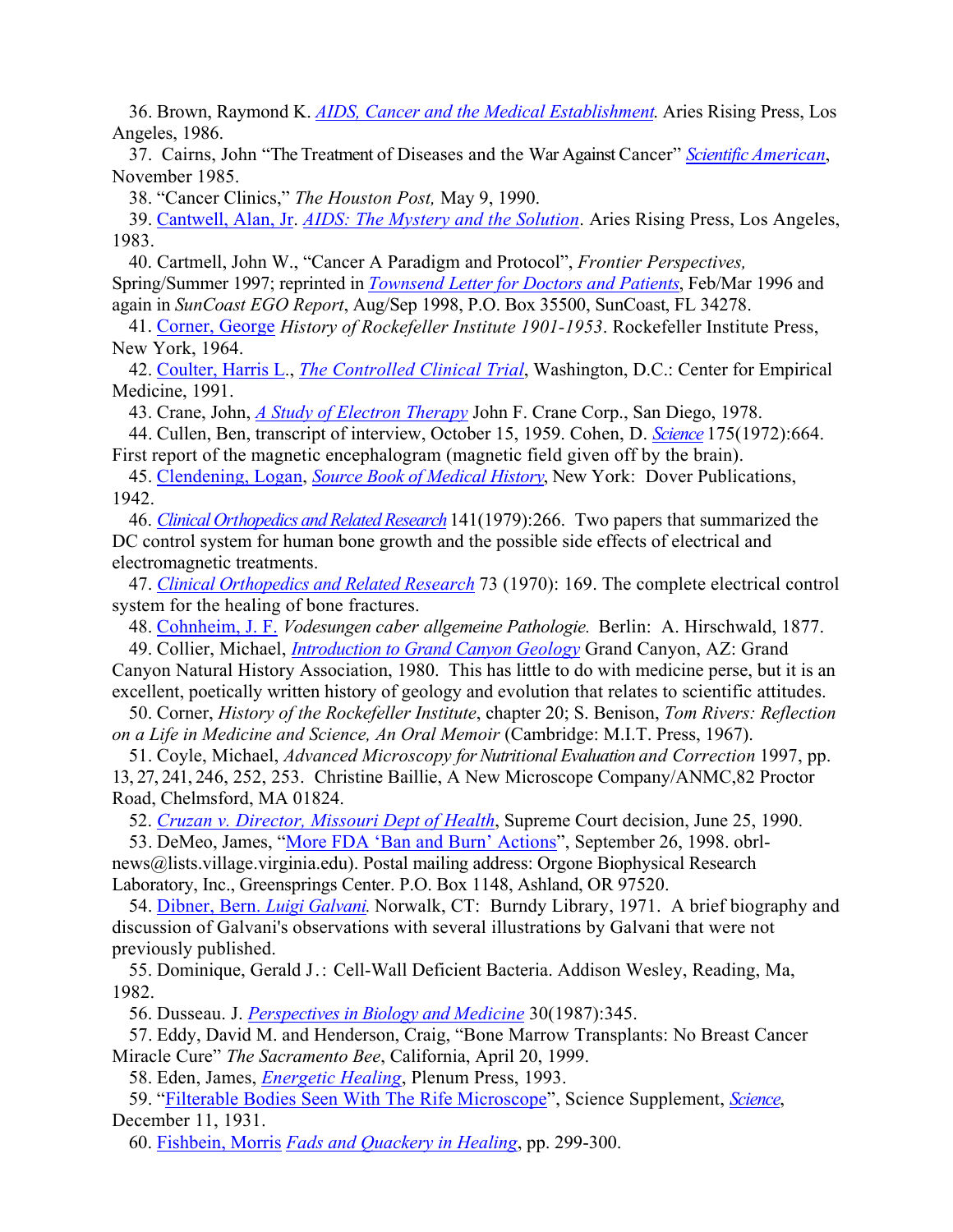61. Fitzgerald, Ben, Special Counsel to the Senate Committee on Interstate and Foreign Commerce, *Congressional Record Appendix*, (August 3, 1953). Fitzgerald was a highly trained attorney brought to the Senate for the investigation from the U.S. Justice Department; the report concluded ["the AMA, in direct collaboration with the National Cancer Institute and the Federal](http://www.relfe.com/history_2.html)  [Drug Administration, entered into a conspiracy to suppress alternative, effective cancer](http://www.relfe.com/history_2.html)  [treatments."](http://www.relfe.com/history_2.html)

62. Friedenberg, Z. B., and Brighton, C. T. *[Journal of Bone and Joint Surgery](http://www.ejbjs.org/)* 48A(1966):915 Report that human fractures, like the salamander's regenerating limb, are electrically negative.

63. Friedenberg, Z. B., et al. *[Trauma](http://www.jtrauma.com/pt/re/jtrauma/home.htm;jsessionid=AOvAouUgTBA1pTSihW358r4sJXFWcmpjASTG11BYSsXVljaJ8yFC!-1259038943!-949856032!9001!-1)* 11(1971):883. First report of the use of negative electrical current to heal a human bone nonunion.

64. Fontana, A. *[Journal of Immunology](http://www.jimmunol.org/)* 129(1982):2413. Psychoneuroimmunology.

65. Friedman, H., [Becker, R. O](http://www.earthpulse.net/Becker.htm), and Bachman, C. H. *[Archives of General Psychiatry](http://archpsyc.ama-assn.org/)*

7(1962):193. DC electrical potentials influenced under hypnosis.

66. Friedman, H. et al. *[Nature](http://www.nature.com/)* 200(1963):626. Report on admissions to psychiatric hospitals related to magnetic storms.

67. [Fukada, E., and Yasuda, I.](http://www.ndt.net/article/yosi/yosi.htm) *[Journal of Physiology Society Japan](http://wwwsoc.nii.ac.jp/psj/index-e.html)* 12(1957):1158. First report of piezoelectric effect in bone.

68. Fukata, H. *Report of the Japan Committee of Electrical Enhancement of Bone Healing*. Abstract 1981. Report that DC electrical current increases DNA synthesis in cancer cells.

69. Green, E., and Green, A. *[Beyond Biofeedback](http://www.amazon.com/exec/obidos/ASIN/0440005833/qid=1087271779/sr=ka-1/ref=pd_ka_1/102-6157924-3936932)*. San Francisco: Delacorte Press, 1977. The best book on biofeedback, plus much discussion of other phenomena by the authorities.

70. "Giant Microscope May Yield Secrets of Bacteria World", *[Los Angeles Times](http://www.latimes.com/)*, June 26, 1940.

71. Glaser, Alan L., *Alternative Healing and the Law*.

72. Greenberg, Daniel S. "Medical Research's Star System", *[Los Angeles Times](http://www.latimes.com/)*, December 14, 1998.

73. Groner, O. C. *Study of Blood in Cancer*. [Renouf,](http://www.renoufbooks.com/) Montreal, 1942.

74. Grossinger, Richard, *Planet Medicine,* Berkeley, CA: North Atlantic Books, 1987. An encyclopedic review of medicine from prehistoric shamanism to current medical practice.

75. Hams, Paul D., "Energetic Medicine" *[Townsend Letter for Doctors](http://www.tldp.com/)*, August/September 1991, p. 633.

76. Hasson, J. *[Cancer Research](http://cancerres.aacrjournals.org/)* 18(1958):262. Report of increased growth of cancer in deenervated portions of the body.

77. "Here Is Most Powerful Microscope," *[Los Angeles Times](http://www.latimes.com/)*, November 27, 1931.

*78.* Hess, David J., *[Evaluating Alternative Cancer Therapies: A Guide to the Science and](http://www.amazon.com/exec/obidos/tg/detail/-/0813525942/102-6157924-3936932?v=glance)* 

*[Politics of an Emerging Medical Field](http://www.amazon.com/exec/obidos/tg/detail/-/0813525942/102-6157924-3936932?v=glance)*, Piscataway, NJ: Rutgers University Press, 1999, pp. 28, 30-31.

79. Horrobin, David F. "The Philosophical Basis of Peer Review and the Suppression of Innovation", *[JAMA](http://jama.ama-assn.org/)*, March 9, 1990.

80. Horton, Richard, *[The Lancet](http://www.thelancet.com/)*, March 6, 1933. 78. Bernard Cohen, "Revolution in Science". 81. [Hoyland vs. Beam Ray Corp.](http://www.ourlifehouse.com/downloads/synopsisfid.pdf), June 12, 1939, Judge Edward Kelly presiding, transcript,

San Diego, CA.

82. Hume, E. Douglas, *[Bechamp or Pasteur](http://www.amazon.com/exec/obidos/tg/detail/-/1564599272/qid=1087273977/sr=1-1/ref=sr_1_1/102-6157924-3936932?v=glance&s=books)*, C. W. Daniel Co., Ltd., Essex, 1947.

83. Jones, Newell, "Dread Disease Germs Destroyed by Rays Claim of S. D. Scientist", *San Diego Tribune*, May 6, 1938.

84. Jones, Newell, "Rife Bares Startling New Conceptions of Disease Germs", *San Diego Tribune*, May 11, 1938.

85. Keller, Evelyn F., *[A Feeling For The Organism](http://www.amazon.com/exec/obidos/tg/detail/-/071671504X/102-6157924-3936932?v=glance)*, W H. Freeman & Co., San Francisco, 1983.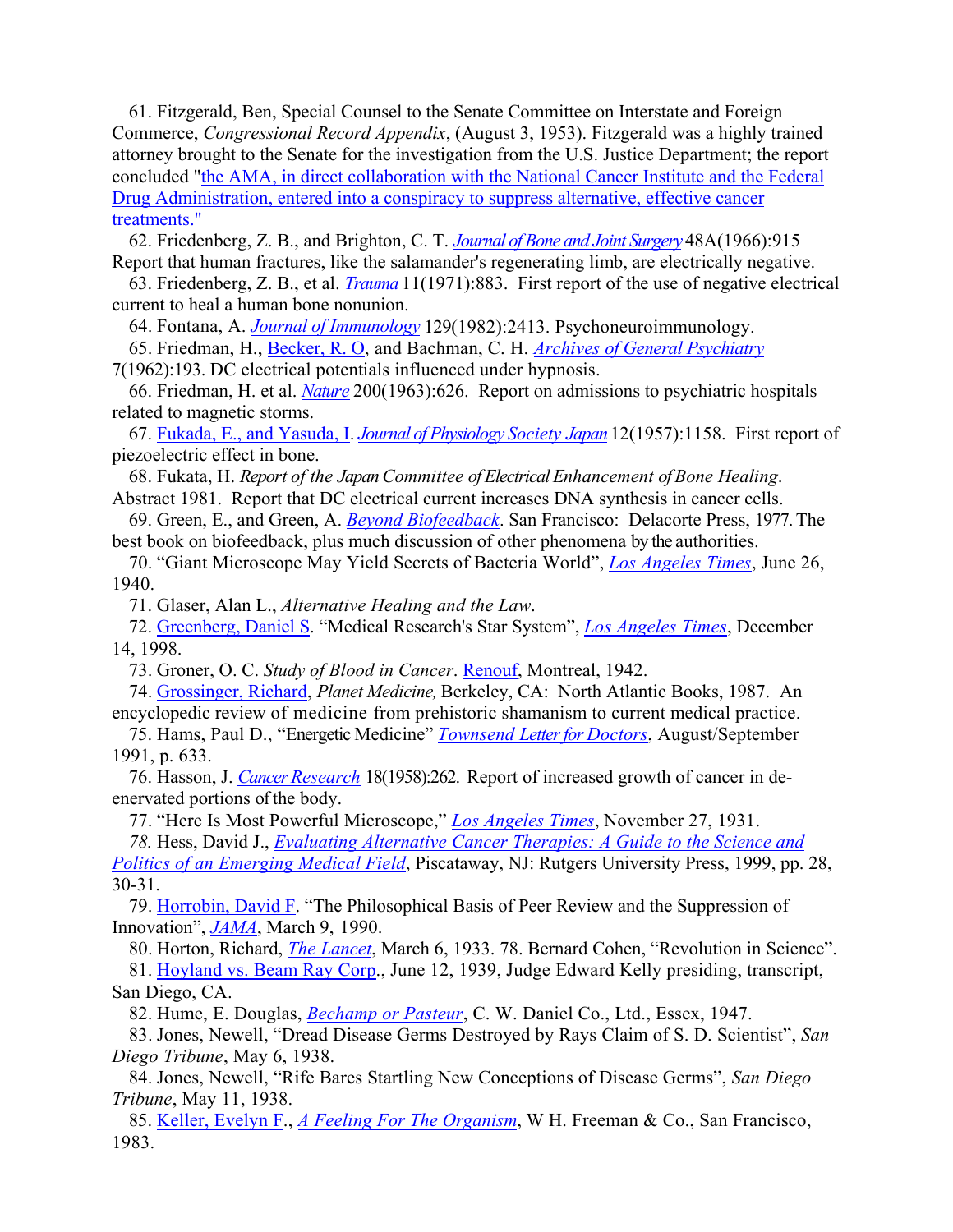86. Kendall, Arthur & Rife, Royal, "[Observations on Bacillus Typhoeus in its Filtrable State](http://www.rife.org/otherresearch/c&wmagazine.html)", *California and Western Medicine*, December 1931.

87. Kendall, Arthur, ["The Filtration of Bacteria"](http://www.rife.org/magazine/mayclinic.html), *[Science](http://www.sciencemag.org/)*, March 18, 1932.

88. Ladas, Harold S. PhD., "The War On Cancer" *Holistic Medicine, Vol. 3* London. 1986*.*

89. Layne, M., *[The Koch Remedy for Cancer](http://www.minimum.com/b.asp?a=koch-remedy)* David Wolper TV documentary interview of Senator Paul Douglas.

90. Livingston-Wheeler, Virginia and Addeo, Edmund G., *[The Conquest of Canccer: Vaccines](http://www.amazon.com/exec/obidos/tg/detail/-/0531098060/qid=1087353102/sr=1-1/ref=sr_1_1/002-8745830-4190440?v=glance&s=books)  [and Diet](http://www.amazon.com/exec/obidos/tg/detail/-/0531098060/qid=1087353102/sr=1-1/ref=sr_1_1/002-8745830-4190440?v=glance&s=books)* Franklin Watts, 1984.

91. "Local Man Bares Wonders of Germ Life", *San Diego Union*. November 3, 1929.Holden, C. *Science* 200(1978):1316. An excellent review of the mind/cancer relationship: gives an indication of how little has been done since then.

92. Illingworth, C. M. *[Journal of Pediat](http://www2.jpedsurg.org/scripts/om.dll/serve?action=searchDB&searchDBfor=home&id=jpsu)*ri*c Surgery* 9(1974):853. Report on regeneration of fingertips in children.

93. *[IEEE Transactions on Biomedical Electronics](http://ieeexplore.ieee.org/xpl/periodicals.jsp?letter=B&type=0)* 24(1977):402. Acupuncture meridians have transmission line characteristics.

94. Israelachvili, J., and McGuiggan, P. *[Science](http://www.sciencemag.org/)* 241(1988) 995. Report of strong forces at very close distances in liquids.

95. Jonas, Wayne "Alterative Medicine and the Conventional Practitioners", *[JAM A](http://jama.ama-assn.org/)*, March 4, 1998, v. 279, n9, p.708.

96. *Journal of Bioelectricity* 1 (1982):239. This is a review of Robert Becker, MD's work on electrical controls of regeneration.

97. *Journal of Bioelectricity* (1984):105. An attempt to "put it all together."

98. *[Journal of Bone and Joint Surgery](http://www.ejbjs.org/misc/public/instrux.shtml)* 43-A(1961):643. Original paper on the electrical factors in regenerating limbs of salamanders.

99. Krippner, S., ed. *[Advances in Parapsychological Research](http://www.amazon.com/exec/obidos/tg/detail/-/0306325012/qid=1087353761/sr=1-1/ref=sr_1_1/002-1230883-4274427?v=glance&s=books), Vol. 1, Psychokinesis* (1977); *Vol. 2, Extrasensory Perception* (1978); Vols. 3 (1982) and 4 (1984), untitled, New York and London: McFarland, Jefferson. All volumes are of great value in that they collect the best available scientific evidence for all aspects of parapsychology.

100. Lakhovsky, Georges, PhD, *[The Secret of Life](http://www.amazon.com/exec/obidos/tg/detail/-/0766141977/qid=1087353868/sr=1-1/ref=sr_1_1/002-1230883-4274427?v=glance&s=books)*.

101. Lanzerotti, L. J. "The Earth's Magnetic Environment", *[Sky and Telescope](http://skyandtelescope.com/),* October 1988. Popular version of present knowledge of Earth's magnetic field complexities.

102. Lasalandra, Michael, "Breast Cancer Studies Extend Treatment Debate" *[Boston Herald](http://news.bostonherald.com/)*, Massachusetts, April 16. 1999.

103. Laurence, William "Trite Advances Life Ray Theory as Medical Basis" *[New York Times](http://www.nytimes.com/)*, October 9, 1933.

104. Lerner, E. J. "[The Big Bang Never Happened"](http://www.amazon.com/exec/obidos/tg/detail/-/067974049X/qid=1087358161/sr=1-1/ref=sr_1_1/102-8694865-9843355?v=glance&s=books), *[Discover](http://www.discover.com/)*, June 1968. The concept of magnetic rather than gravitational forces as involved in the formation of the universe.

105. Liberman, Jacob *[Light: Medicine of the Future](http://www.amazon.com/exec/obidos/tg/detail/-/1879181010/104-0325936-0354332?v=glance)*.

106. Libet, B. *The Sciences* (New York Academy of Science), March-April 1989:32.

107. Locke, David *[Viruses: The Smallest Enemy.](http://www.amazon.com/exec/obidos/tg/detail/-/0517514850/qid=1087358608/sr=1-1/ref=sr_1_1/103-8653556-5196662?v=glance&s=books)* Crown Pub. New York, 1974.

108. Lynes, Barry, *[The Cancer Cure That Worked, Fifty Years of Suppression](http://www.ftrbooks.net/health/cancer/cure_that_worked.htm)*. 1987.

109. Maddox, J., Randi. J., and Stewart, W., "High dilution" experiments a delusion" *[Nature](http://www.nature.com/)* 334(1988):287. Report by the investigative team on Benveniste's experiments, labeling them "delusions".

110. Marchione, Marilyn, "What's Next for Treatment?", *[The Milwaukee Journal Sentinel](http://www.jsonline.com/)*, Wisconsin, April 18. 1999.

111. Martin, Wayne, from an interview in *The Layman's Course on Killing Cancer* by Biser, Loren, Section 33, pp. 4-5.

112. Mattman, Linda H. *Cell Wall Deficient Forms*. CRC Press. Cleveland, Ohio, 1974.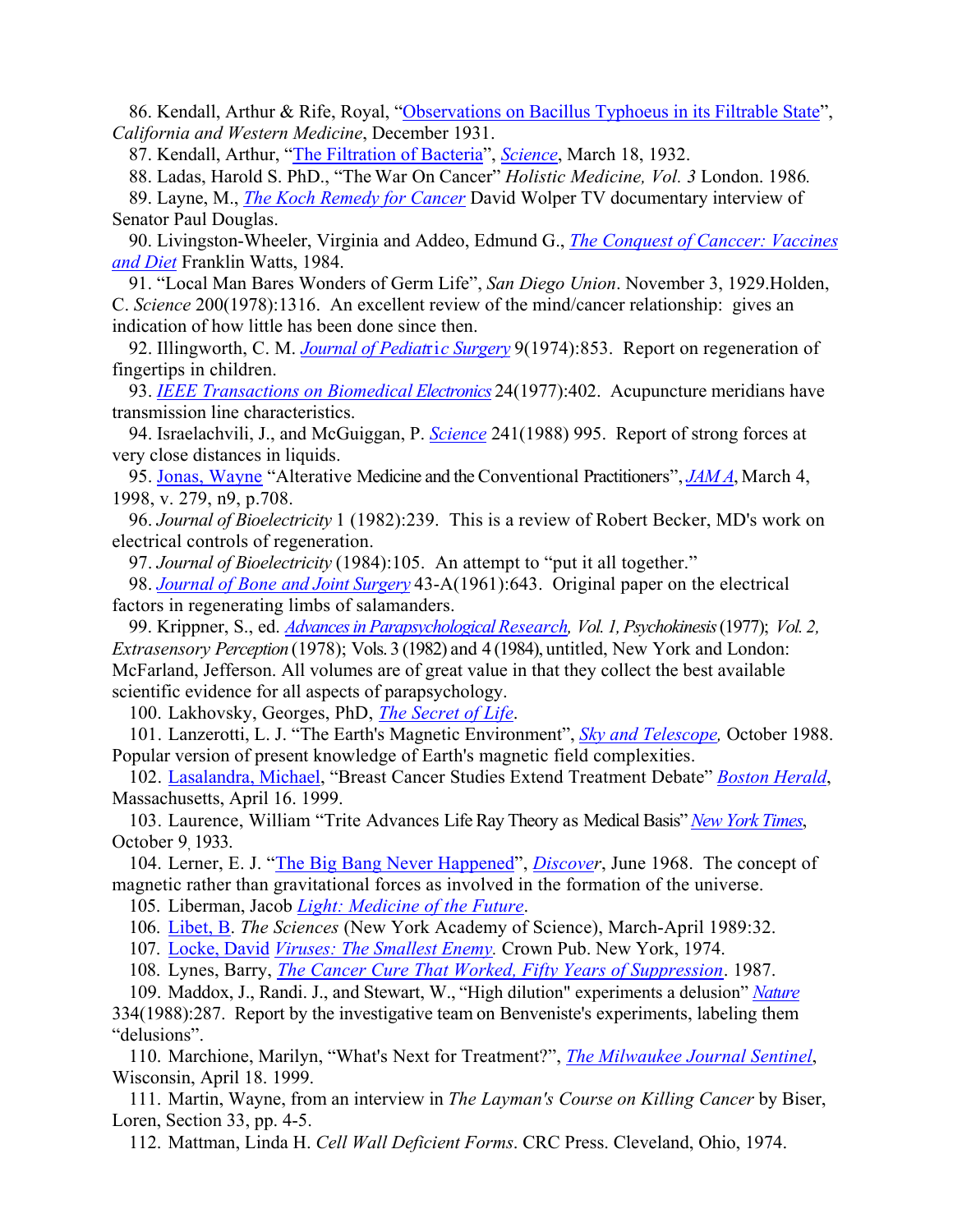113. *[Medical Trial Technique Quarterly](http://west.thomson.com/store/product.asp?product_id=13515893&cookie%5Ftest=1)*, Winter, 1994. 75. *[Tune v. Walter Reed Hospital](http://www.wramc.amedd.army.mil/departments/Judge/dnr.htm)*, 602 Federal Supplement, 1935, p. 1455.

114. Meyer, Herbert *[A History of Electricity and Magnetism](http://www.amazon.com/exec/obidos/ASIN/026213070X/qid%3D1087359957/sr%3D11-1/ref%3Dsr%5F11%5F1/104-3154382-1923131)* Norwalk, CT: Burndy Library, 1972.

115. *[Microwave News](http://www.microwavenews.com/):* Newsletter that is the only up-to-date review of all actions in the entire bioeffects area of the whole electromagnetic spectrum. Published ten times per year; available by subscription (Box 1799, Grand Central Station, New York, NY 10163).

116. Miller, S. L. *[Science](http://www.sciencemag.org/)* 117(1953);528. Experiment producing amino acids and peptides from simple compounds; possible chemical origin of life.

117. Miner, Scott E. "Pioneering Physicians Hindered", *[Well Being Journal](http://www.wellbeingjournal.com/)*, (May/June 1996), (P.O. Box 1542, North Bend, WA 98045).

118. Moertel, Charles *[New England Journal of Medicine](http://content.nejm.org/)*, 299, 1978, pp. 1049-52.

119. Monmaney, Terence, "Nobel Prize for Medicine Goes to UC Scientist" *[Los Angeles Times](http://www.latimes.com/)*, October 7, 1997.

120. [Morton, W. E.](http://www.ohsu.edu/academic/public-health/employees/faculty/morton.html), and [Phillips. D. S](http://www.ohsu.edu/behneuro/Faculty/DPhillips.html)., *Radio Emission Density and Cancer Epidemiology in the Portland Metro Area* (Grant #R-805832, EPA). Triangle Park, N.C.: Health Effects

Research Laboratory. Report on relationship between level of FM radiation and leukemia. 121. Moss, Ralph, *[The Cancer Syndrome](http://www.amazon.com/exec/obidos/tg/detail/-/0802101879/qid=1087360421/sr=1-1/ref=sr_1_1/104-3154382-1923131?v=glance&s=books)*. Grove Press. New York, 1980.

122. Moss, Ralph W., *[The Cancer Industry: The Classic Expose on the Cancer Establishment](http://www.amazon.com/exec/obidos/tg/detail/-/1881025098/qid=1087360449/sr=1-5/ref=sr_1_5/104-3154382-1923131?v=glance&s=books)*, 1989.

123. Moss, Ralph W., *[The Cancer Chronicles](http://ralphmoss.com/),* Autumn 1998 .

124. Moss, Ralph W., *[The Cancer Chronicles](http://ralphmoss.com/) #14*, February 1993.

125. Moss, Ralph W., *[The Cancer Chronicles](http://ralphmoss.com/) #30*, December 1995.

126. Natenberg, Maurice, *[The Cancer Blackout: Amended: A History of Denied and](http://www.amazon.com/exec/obidos/tg/detail/-/0911238565/qid=1087360696/sr=1-1/ref=sr_1_1/104-3154382-1923131?v=glance&s=books)* 

*[Suppressed Remedies, 1762-1976](http://www.amazon.com/exec/obidos/tg/detail/-/0911238565/qid=1087360696/sr=1-1/ref=sr_1_1/104-3154382-1923131?v=glance&s=books)*. Regent House, Chicago, 1959.

127. *[Nature](http://www.nature.com/)* 205(1965):1050. Report of significant relationship between cosmic-ray counts and patient behavior in psychiatric hospitals.

128. Neergaard, Lauren, *Associated Press*, "Costly New Breast Cancer Treatment May Not Work," *[The Detroit News](http://www.detnews.com/)*, Michigan, April 15, 1999.

129. Nelson, K., and Holmes, L., *[New England Journal of Medicine](http://content.nejm.org/)* 320(1989):19.

130. *New York State Journal of Medicine* 62(1962):1168. First paper proposing the primitive DC control system.

131. Nicholas, Robin and Nicholas, David *[Virology, An Information Profile](http://www.amazon.com/exec/obidos/ASIN/0720116732/qid%3D1087361022/sr%3D11-1/ref%3Dsr%5F11%5F1/104-3154382-1923131)*. Mansell Pub. London, 1983.

132. Nixon, PhD., Alan C., Past President, [American Chemistry Society](http://www.acs.org/), quoted in *[Questioning Chemotherapy: A Critique of the Use of Toxic Drugs in the Treatment of Cancer](http://www.amazon.com/exec/obidos/search-handle-url/index%3Dbooks%26field-keywords%3DQuestioning%252520Chemotherapy%26store-name%3Dbooks/104-3154382-1923131)* by Moss, Ralph.

133. Nordenson, I., et al., *[Radiation and Environmental Biophysics](http://www.environmental-center.com/magazine/springer/00411)* 23(1984)191.

Chromosomal abnormalities in lymphocytes of humans exposed to power-frequency fields.

134. Nordstrom, S., et al. *[Bioelectromagnetics](http://www.bioelectromagnetics.org/pubs.php?PHPSESSID=3a743e5276ca6a906d39a6520b7a3e8a)* 4(1983):91. Genetic defects in offspring of power-frequency workers.

135. Norris, P., and Porter, G. *[I Choose Life](http://www.amazon.com/exec/obidos/tg/detail/-/091329943X/qid=1087402672/sr=1-1/ref=sr_1_1/104-2468913-2913510?v=glance&s=books)*. Walpole, N.H.: Stillpoint Publishing, 1987. Report of a dramatic outcome to visualization therapy.

136. Nuremberg quote from [World Medical Association,](http://www.wma.net/) *[Ethics and Regulations of Clinical](http://www.wma.net/e/ethicsunit/helsinki.htm)  [Research](http://www.wma.net/e/ethicsunit/helsinki.htm)*, A. J. Levine: Urban & Schwarzenberg, 1981.

137. ["Observations on Filter-Passing Forms of Streptococcus from Poliomelitis",](http://www.rife.org/magazine/mayclinic.html) *Proceedings [of the Staff Meetings of the Mayo Clinic](http://www.rife.org/magazine/mayclinic.html)*, 13 July 1932.

138. ["Observations with the Rife Microscope of Filter-Passing Forms of Microorganisms"](http://www.rife.org/magazine/smithsonian.html) *[Science](http://www.sciencemag.org/)*. August 26, 1932.

139. [Office of Technology Assessment, Congress of the United States,](http://www.wws.princeton.edu/~ota) *[Unconventional Cancer](http://www.quackwatch.org/01QuackeryRelatedTopics/OTA/ota00.html)  [Treatments – Summary and Options – Part I](http://www.quackwatch.org/01QuackeryRelatedTopics/OTA/ota00.html)*, Washington, D.C., 1990.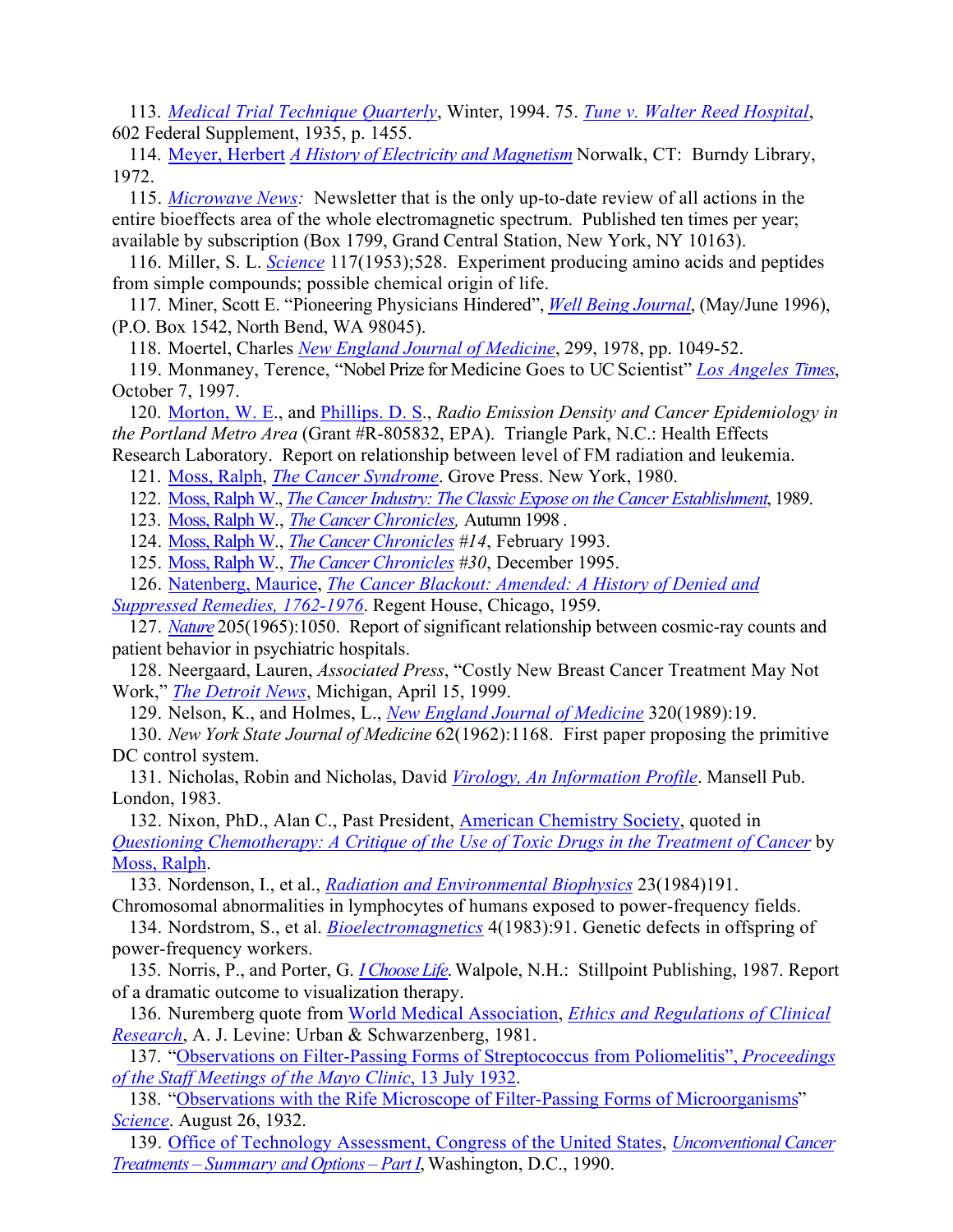140. Osborne, S. L., and Frederick. J. N. *[Journal of The American Medical Association](http://jama.ama-assn.org/)* 137(1948):1038. First report of experiments to determine whether microwaves below heating effect could produce cataracts; none were found.

141. "Outside the Beltway" *[Orange County Register](http://www2.ocregister.com/ocrweb/ocr/homepage.do)*, January 17, 1999.

142. Pawlowski, A., and Weddell, G., *[Nature](http://www.nature.com/),* March 25, 1967:1234. Increased growth of cancer in de-enervated portions of the body.

143. Pedersin-Bjergaard. J. et al. *[New England Journal of Medicine](http://content.nejm.org/)* 318(1988):1028. A medical paper indicating significant cancer-producing risks of treatment with cancerchemotherapeutic agents.

144. [Phillips, J. B.](http://www.indiana.edu/~animal/research/phillips_cv.html) *[Science](http://www.sciencemag.org/)* 233(1986):765. Two magnetic receptors in the salamander.

145. [Phillips, J](http://www.indiana.edu/~animal/research/phillips_cv.html)., Winters, W. D., and Rutledge, J. *[International Journal of Radiation Biology](http://www.tandf.co.uk/journals/titles/09553002.asp)* 49(1986):463. Report that exposure to 60-Hz electromagnetic and magnetic fields increases rate of growth of human cancer cells.

146. [Phillips, J.](http://www.indiana.edu/~animal/research/phillips_cv.html) *[Immunology Letters](http://www.elsevier.com/wps/find/journaldescription.cws_home/506020/description)* 13(1986):295. Report that human cancer cells exposed to 60-Hz fields resist destruction by body's killer-type cells.

147. [Phillips, J.,](http://www.indiana.edu/~animal/research/phillips_cv.html) et al., *[Cancer Research](http://cancerres.aacrjournals.org/)* 46(1986):239. Report that exposure to 6o-Hz fields markedly increases the surface-binding sites of human cancer cells.

148. Phillips, Richard. Letter to Lawrence W. Herbert, February 1988.

149. Proceedings of the Ad Hoc Committee for the Review of Biomedical and Ecological Effects of ELF Radiation (SANGUINE Report). Washington, D.C.: [Department of the Navy,](http://navalmedicine.med.navy.mil/)  [Bureau of Medicine and Surgery](http://navalmedicine.med.navy.mil/), December 6-7, 1973.

150. Preslock, J. P. *[Endocrine Reviews](http://edrv.endojournals.org/)* 5 (1984):282. Review of functions and mechanisms of pineal gland.

151. Ransome, "What's New In Science-The Wonderwork of 1931", *[Los Angeles Times](http://www.latimes.com/)  [Sunday Magazine](http://www.latimes.com/)*, December 27, 1931.

152. Rauscher, E., and Van Elise, W. Personal communication, 1987.

153. Reichmanis, M., et al. *[IEEE Transactions on Biomedical Electronics](http://www.ieee.org/portal/index.jsp?pageID=corp_level1&path=pubs/transactions&file=index.xml&xsl=generic.xsl)* 22(1975):533. Our

original publication showing a direct relationship between electrical measurements and acupuncture points. *[American Journal of Chinese Medicine](http://www.worldscinet.com/ajcm/ajcm.shtml)* 4(1976):69. Acupuncture points show increased DC electrical conductivity.

154. Reilly, D. T., et al., ["Is Homeopathy a Placebo Response?"](http://www.ncbi.nlm.nih.gov/entrez/query.fcgi?cmd=Retrieve&db=PubMed&list_uids=2876326&dopt=Abstract) in *[Lancet](http://www.thelancet.com/)*, October 1986. This is the latest and most convincing report of the ethical effectiveness of homeopathic preparations. It includes a good bibliography as well.

155. Relman, Arnold S. ["What Market Values Are Doing To Medicine"](http://www.theatlantic.com/politics/healthca/relman.htm), *[The Atlantic](http://www.theatlantic.com/)  [Monthly](http://www.theatlantic.com/)*, March 1992.

156. Reichmanis, M., et al., *Physiological Chemistry and Physics* 11(1979):395. Report done with Dr. F. S. Perry in England on the relationship between suicide and exposure to power-line fields.

157. [Richards, Evelleen](http://www.usyd.edu.au/su/hps/staff/evelleen.html) "The Politics of Therapeutic Evaluation", *[Social Studies of Science](http://www.sagepub.co.uk/journal.aspx?pid=105780)* (SAGE, London, Newbury Park, and New Delhi), Vol. 18 (1988).

158. Richardson, A. W., et al. *[Archives of Physical Medicine](http://www2.archives-pmr.org/scripts/om.dll/serve?action=searchDB&searchDBfor=home&id=apmr)* 29(1948):365. First report that microwaves could produce cataracts without heating.

159. *[Rife Microscope or Facts and their Fate](http://www.rife.org/magazine/kerbs.html)*. Reprint #47, The Lee Foundation for Nutritional Research, Milwaukee, WI.

160. [Rife, Royal R](http://www.navi.net/~rsc/rife1.htm). *[History of the Development of a Successful Treatment for Cancer and](http://www.navi.net/~rsc/rifebook.htm)  [Other Virus, Bacteria and Fungi](http://www.navi.net/~rsc/rifebook.htm)*. Rife Virus Microscope Institute, San Diego, CA, 1953. Documents and Correspondence, 1920-71.

161. [Rife, Royal R](http://www.navi.net/~rsc/rife1.htm)., paper dated June 1958.

162. [Rife, Royal R](http://www.navi.net/~rsc/rife1.htm)., paper dated 1933.

163. Riley, V. *[Science](http://www.sciencemag.org/)* 212 (1981). Major paper reporting many mind/hormone relationships.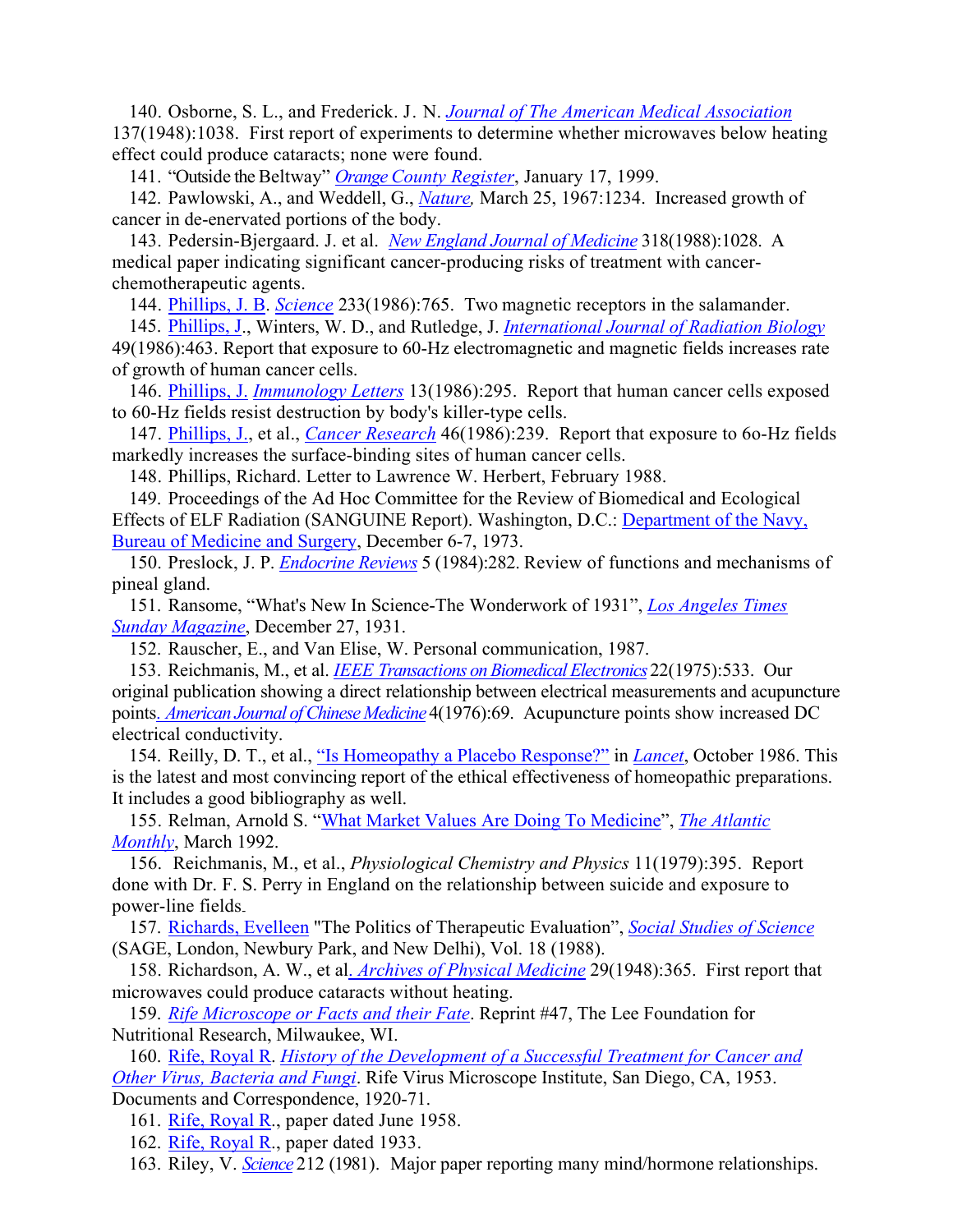164. Roan, Shari "Two Pros Duke It Out Over Alternative Medicine", *[Los Angeles Times](http://www.latimes.com/)*, December 14, 1998.

165. Robbins, John *[Reclaiming Our Health: Exploding the Medical Myth and Embracing the](http://www.amazon.com/exec/obidos/tg/detail/-/0915811804/qid=1087409855/sr=1-1/ref=sr_1_1/104-3848400-3641550?v=glance&s=books)  [Sources of True Healing,](http://www.amazon.com/exec/obidos/tg/detail/-/0915811804/qid=1087409855/sr=1-1/ref=sr_1_1/104-3848400-3641550?v=glance&s=books)* Tiburon, CA: H. J. Kramer, 1996, p. 268.

166. Rose, S. M, and Wallingford, H. M. *[Science](http://www.sciencemag.org/)* 107(1948):457. Disappearance of cancer in regenerating limb of salamander.

167. Rosenberg, Stephen A., Barry, John M., and John Barry *[The Transformed Cell: Unlocking](http://www.amazon.com/exec/obidos/tg/detail/-/0380721155/qid=1087415188/sr=1-1/ref=sr_1_1/002-4606049-4637619?v=glance&s=books)  [the Mysteries of Cancer](http://www.amazon.com/exec/obidos/tg/detail/-/0380721155/qid=1087415188/sr=1-1/ref=sr_1_1/002-4606049-4637619?v=glance&s=books)*, p. 41, 62.

168. Rosenow, E. C., "Observations on Filter Passing Forms of Streptococcus from Poliomyelitis" *Proceedings of the Staff Meetings of the Mayo Clinic*, July 13, 1932.

169. Rosenow, E. C., "Observations with the Rife Microscope of Filter-Passing Forms of Microorganisms" *Science*, August 26, 1932.

170. Rosenow, E. C., ["Transmutations Within the Streptococcus Pneumococcus Group](http://www.ncbi.nlm.nih.gov/entrez/query.fcgi?cmd=Retrieve&db=pubmed&dopt=Abstract&list_uids=14986334)", *[Journal of Infectious Diseases](http://www.journals.uchicago.edu/JID/home.html)*, Vol. 14, 1914.

171. *Royal Raymond Rife: His Incredible Cancer Cure and the Successful Campaign to Suppress His Work!*, [Health Research Books : Publishing Rare and Unusual Books since 1952 : Alternative Medicine,](http://www.healthresearchbooks.com/pages/article_categories.php)  [Natural Cures, Esoterica](http://www.healthresearchbooks.com/pages/article_categories.php)

172. Sander, Christine "The Unifying Principle: Magnetic Fields and Life". Master's thesis (anthropology), [University of California. Santa Barbara.](http://www.ucsb.edu/) 1984. An excellent review of data available at the time, particularly magnetic reversals and species extinctions.

173. *Schloendorff v. Society of New York Hospital*, 1914. 69. [The Globe and Mail](http://www.globeandmail.com/), Toronto, Canada, June 11. 1988, p. D4 California law 17011.1 Cancer.

174. [Schoen, A. M.](http://www.tufts.edu/vet/continedu/schoen.html), et al. *Seminars in Veterinary Medicine and Surgery (Small Animals)* 1 (1986):224. A good review of veterinary acupuncture and its clinical utility.

175. "Science's Latest Strides in War on Ills Disclosed, Development by San Diegan Hailed as Boon to Medical Research" *[Los Angeles Times](http://www.latimes.com/)*, November 22, 1931.

176. [Seibert, Florence B](http://jchemed.chem.wisc.edu/JCEWWW/Features/eChemists/Bios/Siebert.html). *Pebbles on the Hill of a Scientist*. St. Petersburg, FL, 1968.

177. Seidel, R. E. and Winter, M. Elizabeth "The New Microscopes", *[Journal of the Franklin](http://sln.fi.edu/tfi/publications/journal.html)  [Institute](http://sln.fi.edu/tfi/publications/journal.html)*, Philadelphia, PA, February 1944, pp. 117-118. Reprinted in *The Smithsonian Institute's Annual Report*, 1944.

178. Semm, P. *[Nature](http://www.nature.com/)* 228(1980) 206. First description of magnetic sensitivity of pineal gland.

179. Shell, as per note 10. Elizabeth Robinson, ["Essiac: Nature's Cure For Cancer, An](http://www.nw.com.au/~keane/healing/04Treatment/4Cancer/41Essiac.htm)  [Interview with Dr, Gary L. Glum,](http://www.nw.com.au/~keane/healing/04Treatment/4Cancer/41Essiac.htm)" *Wildfire*, Vol. 6, No. 1, p. 48.

180. Shultz, Marjorie Maguire, "From Informed Consent to Patient Choice: A New Protected Interest" *[The Yale Law Journal](http://www.jstor.org/journals/00440094.html)*, Vol. 95, No. 2, December 1985, pp. 293, 299.

181. Sonea, Sorin & Panisset, Maurice *[A New Bacteriology](http://www.amazon.com/exec/obidos/tg/detail/-/0867200251/qid=1087421427/sr=1-1/ref=sr_1_1/002-4606049-4637619?v=glance&s=books)*. Jones & Bartlett, Boston, 1983.

182. Spector, Harlan and Solov, Diane, "Breast Cancer Patients Still Face Choice, Transplant Offers No Clear Benefit, Five Studies Show", *[The Plain Dealer](http://www.plaindealer.com/)*, Cleveland, Ohio, April 16, 1999.

183. [Stafford, Robert,](http://www.rife.org/rifecds.html) Video interview of, October 3, 1998 in Dayton, Ohio describing his memories in the 1950's concerning the use of an original Rife instrument on cancer patients, research with rats, and a federal agency's attempt to take the instrument and study the research documents.

184. Starr, Paul *[The Social Transformation of American Medicine,](http://www.amazon.com/exec/obidos/ASIN/0465079350/qid=1087424816/sr=2-1/ref=sr_2_1/002-4606049-4637619)* Basic Books, New York, 1982.

185. Strauss, Stephen, "New Discovery May Explain Basis for Homeopathy" [The Globe and](http://www.globeandmail.com/)  [Mail](http://www.globeandmail.com/), Toronto, June 30, 1988.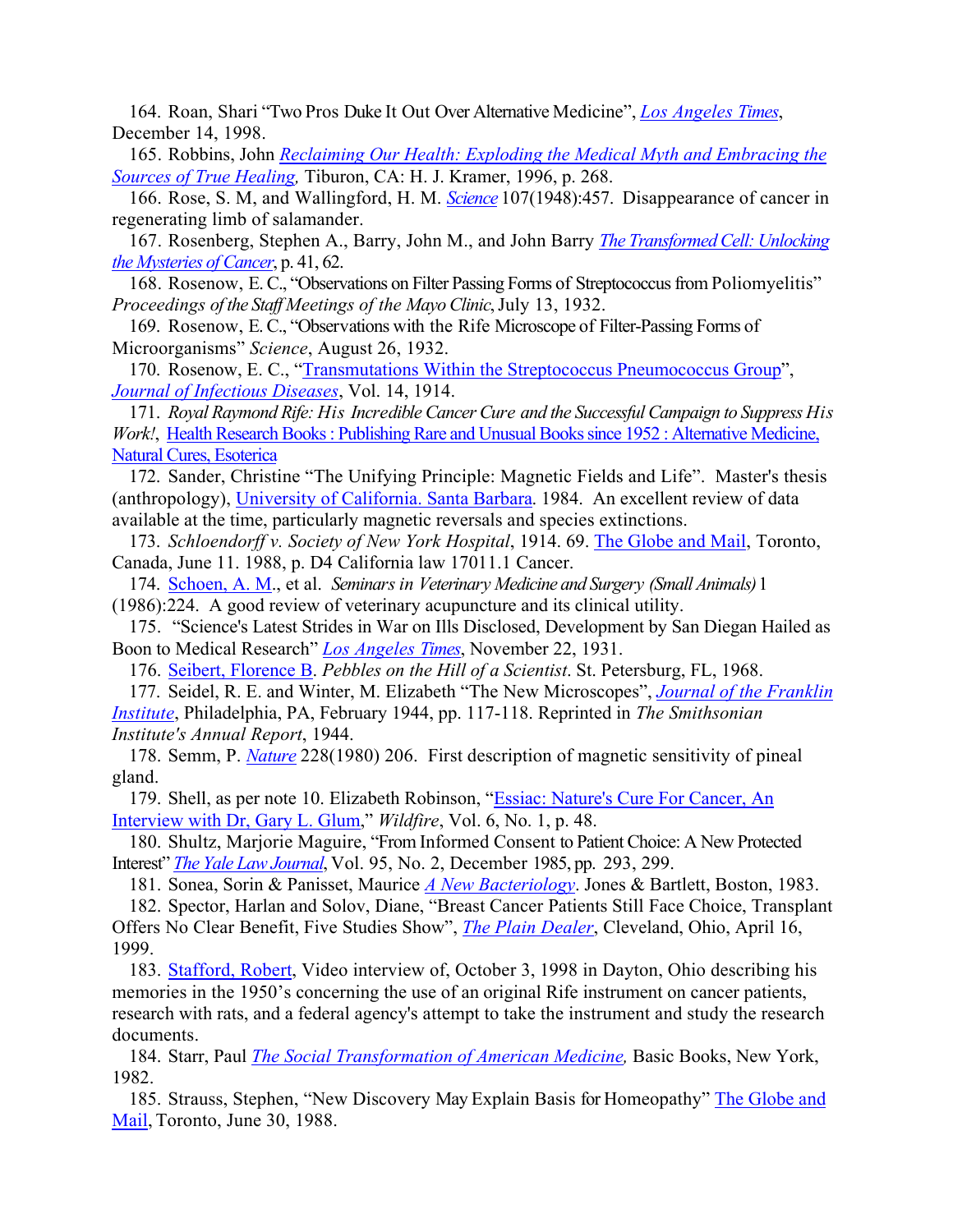186. Szent-Gyorgyi, A. *Introduction* to *[Submolecular Biology](http://www.amazon.com/exec/obidos/ASIN/0126809682/qid%3D1087425029/sr%3D11-1/ref%3Dsr%5F11%5F1/002-4606049-4637619).* New York and London: Academic Press, 1960*.* The classic in the field. Also see Szent-Gyorgyi's seminal paper "A Study of Energy Levels in Biochemistry." *[Nature](http://www.nature.com/)* 14 (1941):157*.*

187. ["Tamoxifen: Cancer Causing Drug Approved for Healthy Women](http://www.lef.org/magazine/mag99/may99-cover.html)", *[Life Extension](http://www.lef.org/magazine/?source=Google&key=Life_Extension_Magazine)*, May. 1999, p. 15, 16, 19.

188. Thiemann, W., and Jarzak. U. *Origins of Life* 1(1981):85. Paper detailing method of producing single form of organic chemical by magnetic field.

189. "Things that Make You Go Hmm", *[Well Being Journal](http://www.wellbeingjournal.com/)*, January/February 1999, P.O. Box 1542, North Bend, WA 98045-1542, pp. 19, 25.

190. Thomas, T. L., et al. *[Journal of the National Cancer Institute](http://jncicancerspectrum.oupjournals.org/)* 79 (1987):233. Epidemiological study of electromagnetic occupational exposure and brain cancers; significant relationships found.

191. Tromp, S. W. *[Psychical Physics: A Scientific Analysis of Dowsing, Radiesthesia, and Kindred](http://www.orgonelab.org/cgi-bin/shop.pl/page=xlifenergy.htm)  [Divining Phenomena.](http://www.orgonelab.org/cgi-bin/shop.pl/page=xlifenergy.htm)* New York, Amsterdam, London, and Brussels: Elsevier Publishing Co., 1949. A major and fascinating, book that covers all areas of the relationship between physics and living organisms. Although the book was written some time ago, most of the material is still pertinent.

192. Ullman, D. *[Discovering Homeopathy: Medicine for the 21st Century](http://www.amazon.com/exec/obidos/tg/detail/-/1556431082/qid=1087426369/sr=1-1/ref=sr_1_1/002-4606049-4637619?v=glance&s=books)*. Berkeley, Calif.: North Atlantic Books, 1988. The latest book on the subject, quite complete and written for the general reader.

193. Upledger, J. E., and Vredevoogd, J. D. *[Craniosacral Therapy](http://www.amazon.com/exec/obidos/tg/detail/-/0939616017/qid=1087426496/sr=1-1/ref=sr_1_1/002-4606049-4637619?v=glance&s=books)*. Seattle: Eastland Press, 1983. Excellent account of manipulation therapy. Additional information may be obtained from the Homeopathic Education Service, 2124 Kittredge St., Berkeley, CA 94704.

194. Visintainer, M. A., et al., *[Science](http://www.sciencemag.org/)* 216(1982):437. Report on how electrical stimulation of the brain increases the growth of cancers.

195. Walcott, C. *[Science](http://www.sciencemag.org/)* 205(1979):1027. First identification of a magnetic organ in the homing pigeon. *[Science](http://www.sciencemag.org/)* 205(1979):1077.

196. Walker, M. *[Science](http://www.sciencemag.org/)* 224(1984):751. Associating magnetic organ with function.

197. Wertheimer, N., and Leeper, E. *[American Journal of Epidemiology](http://aje.oupjournals.org/)* 109(1979):273. First

report of relationship between exposure to 6o-Hz magnetic fields from electric lines and childhood cancer.

198. Weschler, Lawrence, *[Solidarity, Poland in the Season of Its Passion](http://www.amazon.com/exec/obidos/tg/detail/-/0671449656/qid=1087427446/sr=1-1/ref=sr_1_1/002-4606049-4637619?v=glance&s=books)*.

199. Wever, R. *ELF and VLF Electromagnetic Field Effects*, edited by M. A. Persinger. New York: Plenum Press, 1974.

200. [Whitaker, Julian](http://www.drwhitaker.com/index.asp) *[Health & Healing: Tomorrow's Medicine Today](http://www.internetwks.com/pauling/whitaker.html)*, November 1998, Vol. 8, No. 11, pp. 3-4. Phillips Publishing, 7811 Montrose Road, Potomac, MD 20854-3394. The NEJM editorial to which the quotation refers is: Angell, M. & Kessler, P. "[Alternative Medicine](http://content.nejm.org/cgi/content/short/339/12/839)  [the Risks of Untested and Unregulated Remedies"](http://content.nejm.org/cgi/content/short/339/12/839) *[New England Journal of Medicine](http://content.nejm.org/)*, September 17, 1998; 339(12): 839-841.

201. White, M.D., Lawrence W. "The Nazi Doctor and the Medical Community", *[Journal of](http://www.kluweronline.com/issn/1041-3545/contents)  [Medical Humanities](http://www.kluweronline.com/issn/1041-3545/contents)*, Vol. 17, No. 2, 1996, p. 122.

202. Wolinsky and Brune, as per note 10, pages xii and xiv. 21. Shari Roan and Terence Monmaney, "Boom in Alternative Medicine Is Found," *[Los Angeles Times](http://www.latimes.com/)*, November 11, 1998.

203. Wolsky, A., *Growth* 42(1978): 425. Paper on regeneration and cancer.

204. "Virus Found 15 Years Ago-San Diegan's Cancer Cure Work May Make Cure Possible", *[San Diego Union](http://www.signonsandiego.com/)*, July 31, 1949.

205. [Wuerthele-Caspe, Virginia](http://www.lfmc.net/articles/the-challange-2.htm) and Allen, Roy, *[New York Microscopical Society Bulletin](http://www.nyms.org/)*, August 1948.

206. [Wuerthele-Caspe, Virginia](http://www.lfmc.net/articles/the-challange-2.htm), *[American Journal of Medical Sciences](http://www.amjmedsci.com/pt/re/ajms/home.htm;jsessionid=AQfm6OoM51Gtkq1gh2sKMftEsx2srN0VGh5CHg2XLDSVlRvP4jOE!1208866215!-949856031!9001!-1)*, December 1950.